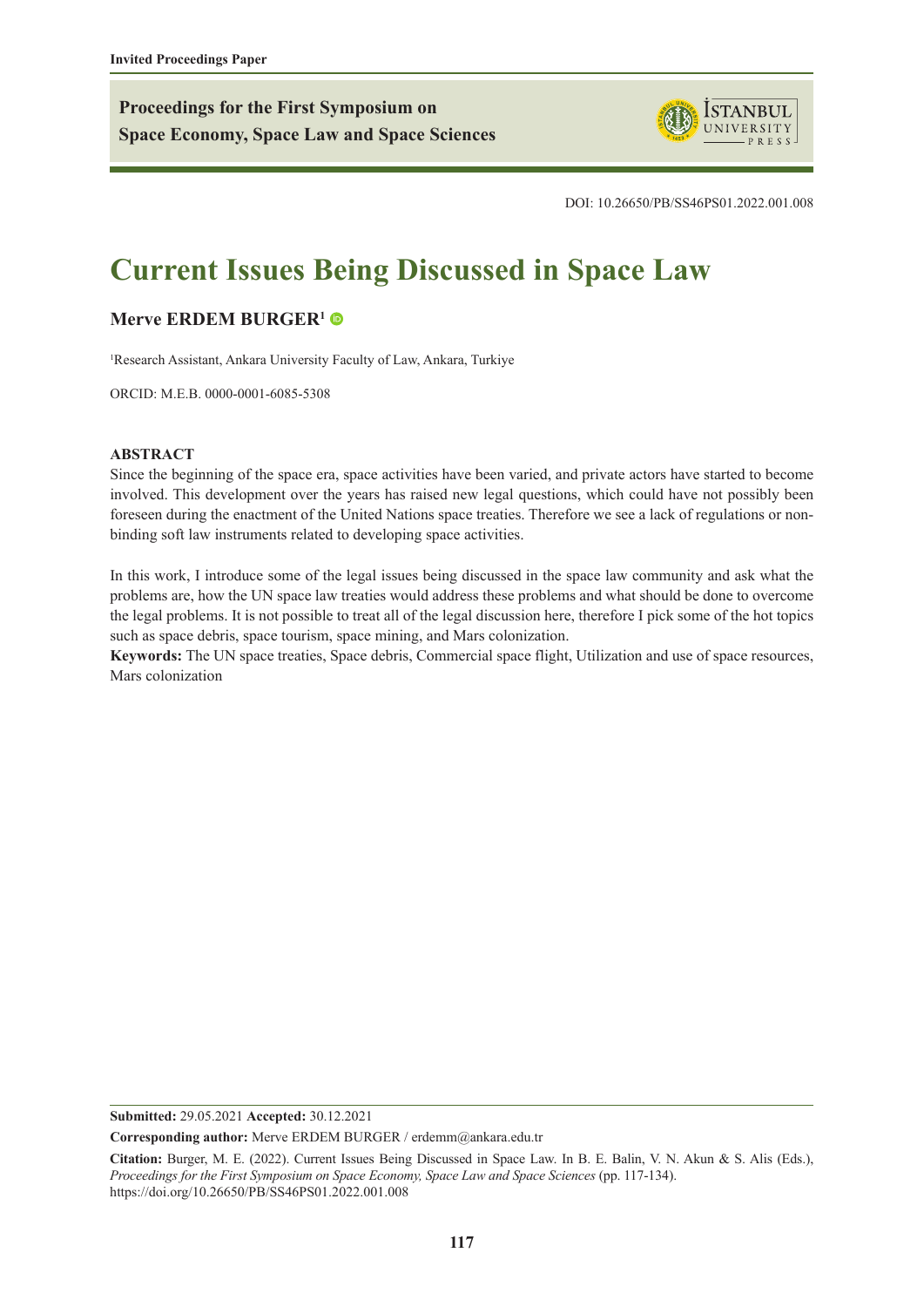#### **1. Introduction**

The necessity for a legal regime in space appeared with the invention of rocket technology. Along with the development of satellite technology, the main principles and rules of space and space activities have been in place since the 1960s.

So far there are five international treaties (the Outer Space Treaty, the Rescue Agreement, the Liability Convention, the Registration Convention, the Moon Agreement), the United Nations General Assembly declarations, and guidelines adopted by the United Nations Committee on the Peaceful Use of Outer Space (UNCOPUOS). As these treaties were enacted in the Cold War era by a small number of states and the regulation of today's space activities was not anticipated, declarations and guidelines have been adopted to address some issues that have arisen later (Freeland, 2010). However, declarations and guidelines are not binding on states and still do not answer the legal questions related to developing space activities.

To sum up, space law does not deal with some of the recent and upcoming space activities, and this situation brings forth current legal discussions being made by the space law community. In this study, space debris, space tourism, space mining, and the colonization of Mars are examined as examples of the current legal discussions in space law.

#### **2. Space Debris**

#### **2.1. Introduction**

Space debris is becoming a threat to current and future space activities since low earth orbit and geostationary earth orbit are limited natural resources. At this rate, the growing number of satellite launches and the increasing number of space debris will exceed the capacity of the earth's orbits. Thus, Prof. Kessler proposed a theory that suggests the density of space objects in low earth orbit would be high enough to trigger an uncontrollable chain of collisions (Kessler & Cour-Palais, 1978). So far, 28,600 debris objects are being tracked by Space Surveillance Networks, and it is estimated that the number of debris objects greater than 10 cm is 34,000, the number of space debris objects between 1 cm - 10 cm are 900,000, and the number of space debris objects greater than 1 mm - 1 cm is 128 million (European Space Agency, 2021).

Legal regulations on space debris especially became a hot topic in 2009 when an American communication satellite, Iridium 33, and a Russian military satellite Cosmos 2251, collided at an altitude of eight hundred kilometers above sea level and generated more than two thousand fragments (Tan, Zhang & Dokhanian, 2013). This incident and the amount of space debris in Earth's orbit mentioned above show us the seriousness of the issue and the need for a legal regime for space debris, since main space law treaties do not address the issue. In this regard, the discussion for the legal regime mainly focuses on the definition of space debris, mitigation of space debris, and the liability for damages caused by space debris.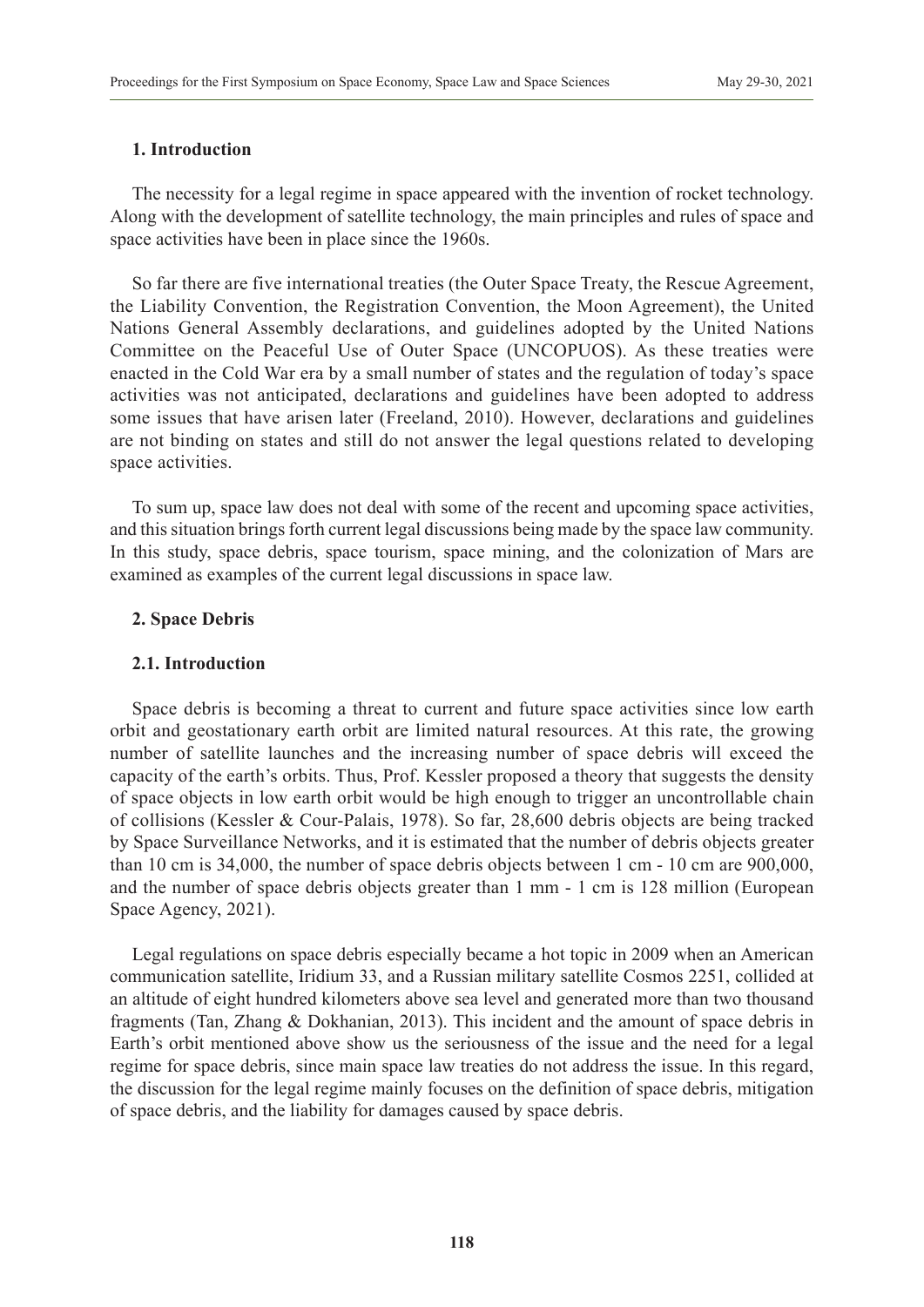## **2.2. Legal Discussion Related to Space Debris**

#### **2.2.1. Legal Definition and Status of Space Debris**

Under this discussion, the question is whether space debris is considered a space object. If space debris has the status of space objects, the provisions on space objects would apply to space debris for certain topics (like liability).

In the Liability Convention (LC) and the Registration Convention (RC), space object is used as a term which consists of the object itself and its parts, as well as its launch vehicle and parts thereof. Even though there is no clear definition in the treaties, the definition of a space object as an object that is launched or attempted to be launched into outer space can be deduced from the wording of the treaties (Hobe, 2019).

 As for space debris, there is neither reference in the United Nations space treaties nor a universally accepted legal definition of it. However, we can find a general understanding which defines space debris. According to the Scientific and Technical Subcommittee of the United Nations Committee on the Peaceful Uses of Outer Space, space debris consists of "all manmade objects, including their fragments and parts, whether their owners can be identified or not, in Earth's orbit or re-entering the dense layers of the atmosphere that are non-functional with no reasonable expectation of their being able to assume or resume their intended functions or any other functions for which they are or can be authorized" (Scientific and Technical Subcommittee of the United Nations Committee on the Peaceful Uses of Outer Space, 1999). Besides the Space Debris Mitigation Guidelines of the Inter-Agency Space Debris Coordination Committee (IADC), the Space Debris Mitigation Guidelines of the United Nations Committee on the Peaceful Uses of Outer Space (UNCOPUOS) and European Code of Conduct for Space Debris Mitigation may also have a similar definition (Morozova & Laurenava, 2021).

From the definitions mentioned above, the most important element for a space object is to be launched or attempted to be launched into outer space, and for space, debris is related to the functionality of the launched space object. The conclusion we can draw from both definitions is that the operativity of the object is not the element of the definition of a space object. To put it in other words, no matter if the object still functions or not, a launched object and its parts are considered to be the space object. Therefore, space debris would be legally considered as a space object, since the debris is part of the object (Morozova & Laurenava, 2021).

#### **2.2.2. Mitigation of Space Debris**

In the face of the threat to the security and sustainability of space activities, the solution to the increasing number of space debris is to prevent and mitigate the occurrence of new space debris in orbit. Therefore actors are recommended to take the ultimate precaution against possible collision: to remove space objects from their orbit at the end of their operation, and so on.

The United Nations space treaties do not provide a legal foundation for the mitigation of space debris. Instead, there are soft law documents enacted by the IADC, the UNCOPUOS, and Europe's Network of Centres on Space Debris. Among the documents conducted by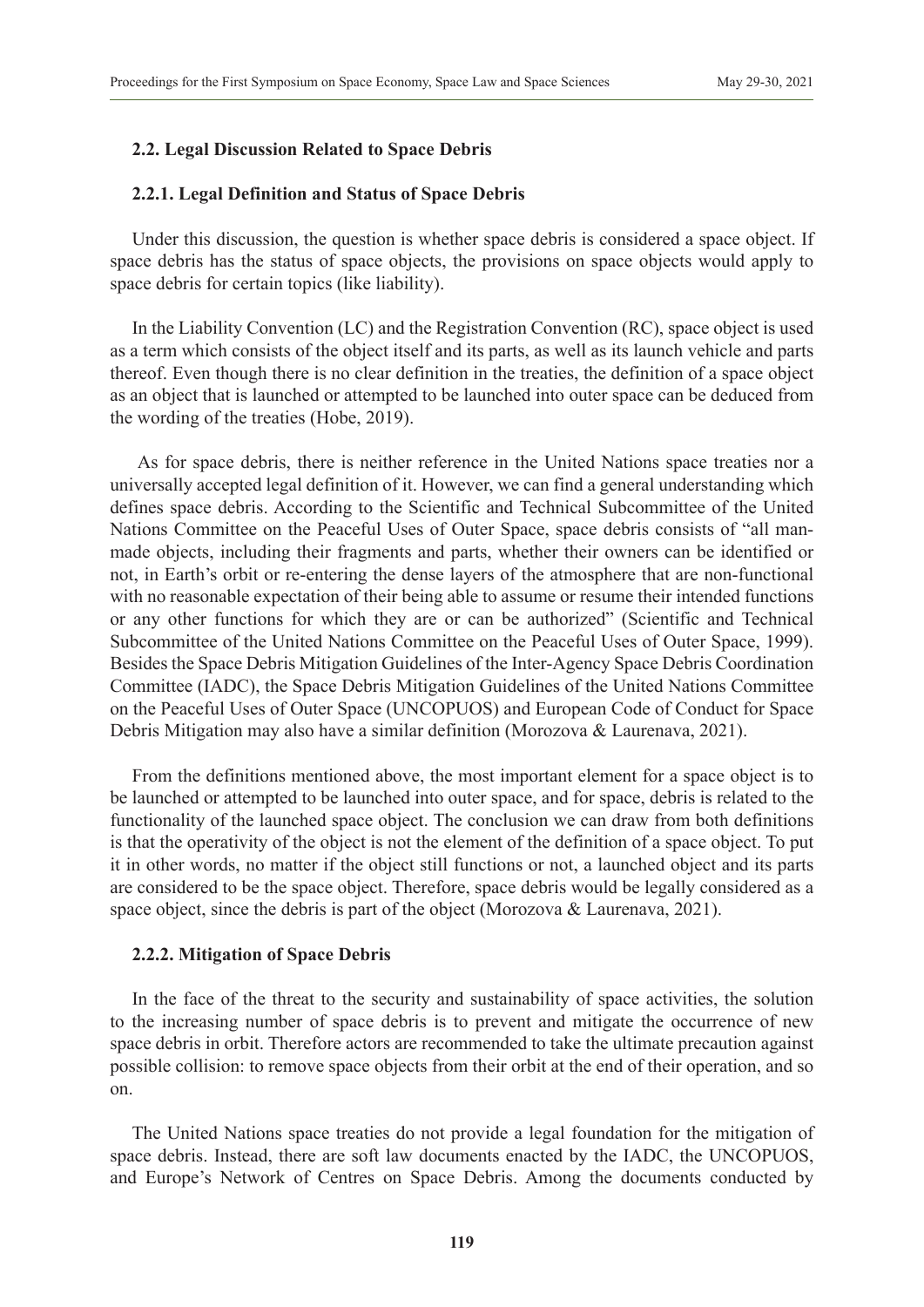the mentioned actors, the IADC guidelines are the pioneering instrument for the mitigation of space debris. It focuses on the limitation of the debris realized during normal operations, minimization of the potential for on-orbit break-ups, post-mission disposal, and prevention of on-orbit collisions (Inter-Agency Space Debris Coordination Committee, 2007).

The Space Debris Mitigation Guidelines adopted by the UNCOPUOS suggests limiting debris released during normal operations, minimizing the potential for break-ups during operational phrases, limiting the probability of accidental collision in orbit, avoiding intentional destruction and other harmful activities, minimizing the potential for post-mission break-ups resulting from stored energy, limiting the long-term presence of spacecraft, launching vehicle orbital stages in the low-Earth orbit region after the end of their mission, limiting the long-term interference of spacecraft, and launching vehicle orbital stages with the geosynchronous Earth orbit region after the end of their mission (United Nations Office for Outer Space Affairs, 2010).

In addition to these two soft law instruments, the space agencies of some European countries also adopted a "code of conduct" on space debris mitigation inconsistent with the European debris policy. The instrument mainly aims to prevent in-orbit break-ups and collisions, to remove and dispose of the spacecraft at the end of its operation from the useful densely populated orbits, and to limit the release of objects during normal operations. To achieve these goals, the document suggests measures on management, design, and operation. For design and operational measures, the document further provides prevention, end-of-life, impact protection, and re-entry-safety measures (Europe's Network of Centers on Space Debris, 2004).

To sum up, the measures to prevent and mitigate the occurrence of space debris are defined by these instruments and have created a legal regime at the international level. The problem regarding these instruments is the implementation of their provisions since they are not binding on states. However, it is not wrong to say that these instruments have an impact on states when they adopt space debris measures in their domestic legal system. Thus, we can see some references to soft law measures in some of the domestic legislations of space-faring states (United Nations Office for Outer space Affairs, 2021).

# **2.2.3. Liability for the Damages Caused by Space Debris**

The Outer Space Treaty (OST) and the Liability Convention (LC) give international liability to the launching states for the damages caused by space objects and provide two types of liability which depend on the area damaged occurred: Absolute liability and fault-based liability. Absolute liability is the liability for damages that occurred on the surface of the Earth and to aircraft in flight regardless of the fault of the launching state, whereas the liability for the damages to space objects in outer space is based on the fault of the launching state.

Over time, space activities have been commercialized, and private actors have joined the space league. Even though commercial space activities dominate the entire sector today, launching states remain the liability for damage caused by a privately owned space object, because of the state-centric liability regime of space law. Therefore, states pass their liability to the private actor through licensing and imposing obligations like mandatory liability insurance (Hertzfeld & Sáinz, 2017; Morozova & Laurenava, 2021).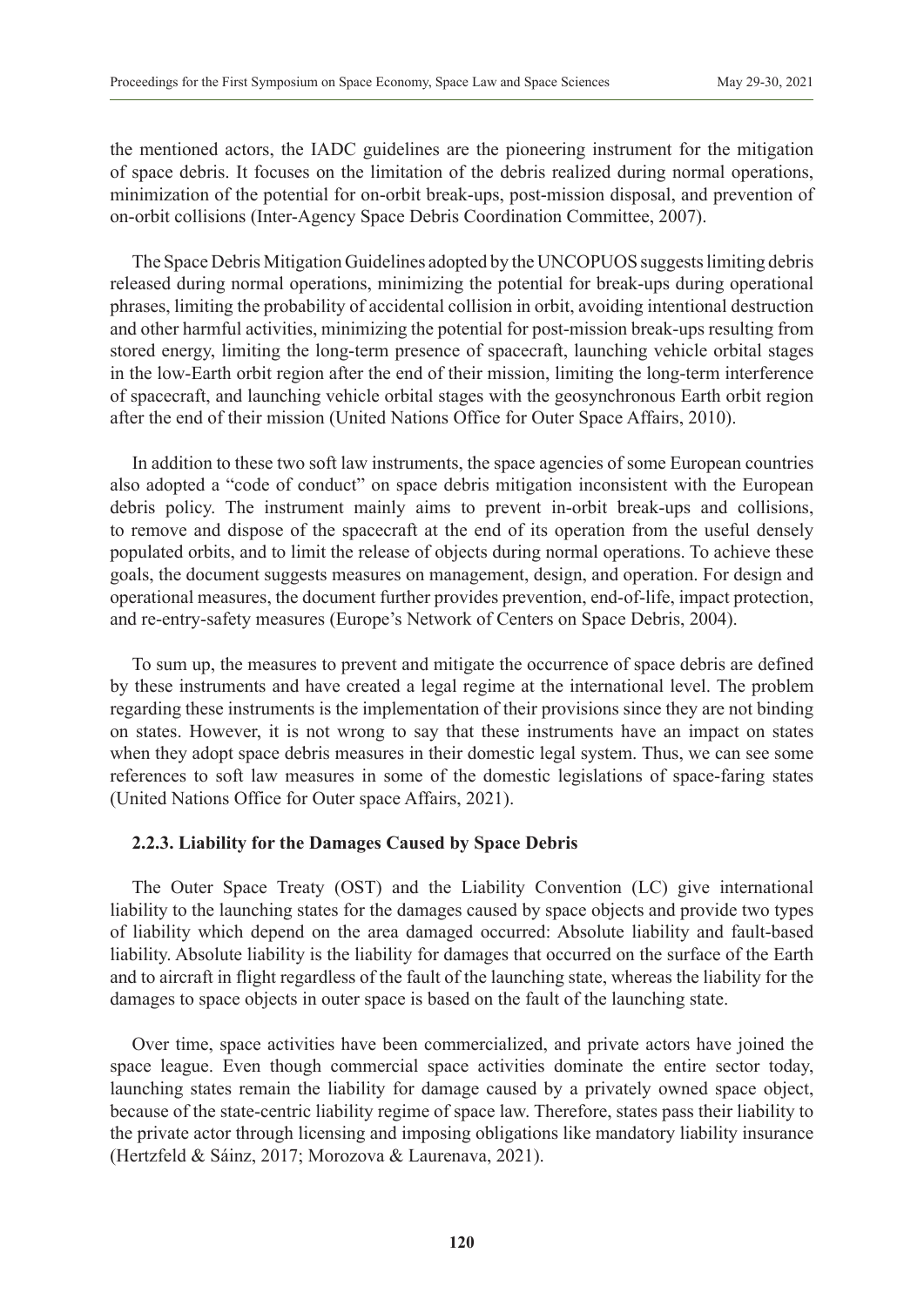As for the damages caused by space debris, liability regime is applicable, since the definition of a space object does not change in the LC (Morozova & Laurenava, 2021). Therefore, the launching state will be liable for the damage caused by space debris generated from a state- or privately-owned space object, as long as the launching state of the debris is identified. After the commercialization of space activities, states oblige private actors to insure their activities to pass their liability, and the damage from space debris is covered by the 'all-risk" satellite property insurance (Swiss Re, 2011).

# **3. Space Tourism**

## **3.1. Introduction**

Space tourism is *"any commercial activities offering customers direct or indirect experience with space travel*" and the person who participates in space travel is called a space tourist (Hobe & Cloppenburg, 2004). It started as a new commercial space activity in 2001, with the visit of Denis Tito to the International Space Station (ISS). Following Tito, there have been eight other visitors to the ISS so far (Street, 2021).

Today the space tourism industry offers more than just visiting the ISS. The industry focuses on orbital and suborbital flights, even intercontinental rocket transport, including more than one person with a reasonable price (Freeland, 2011). Thus, Virgin Galactic has been developing since 2016 and performed its first fully crewed space flight (two pilots and four passengers, including Richard Branson founder of Virgin Galactic) on 11 July 2021 as their 22nd test. The company announced that it will start commercial flights in 2022 after completing two more tests (Virgin Galactic, 2021).

Along with Virgin Galactic, Space X and Blue Origin are also in the space tourism sector. Blue Origin launched its self-autonomous capsule called New Shephard with four passengers, including Jeff Bezos, founder of Blue Origin, to an altitude of more than 100 km on 20 July 2021 (Sheetz, 2021), and Space X took four tourists (Jared Isaacman and three people sponsored by him) to circle Earth at low-Earth orbit via its Crew Dragon capsule on 15 September 2021 (Chang, 2021).

In addition to commercial suborbital and orbital flights, the first space construction company called Orbital Assembly Corporation is planning to launch the world's first commercial space hotel in low-Earth orbit. The hotel called Voyager Station is designed to host up to 400 guests and is planned to start a business in 2027 (Spry, 2021).

As seen above, space tourism has had and will have different forms. In this study, I will only focus on the commercial space flight aspect of space tourism, since it is a very hot topic nowadays.

# **3.2. Legal Issues Related to Space Tourism**

# **3.2.1. Legal Status of Space Tourists**

The companies which offer commercial space flight declare their passengers as astronauts in their advertisements to promote their activities. Calling these passengers astronauts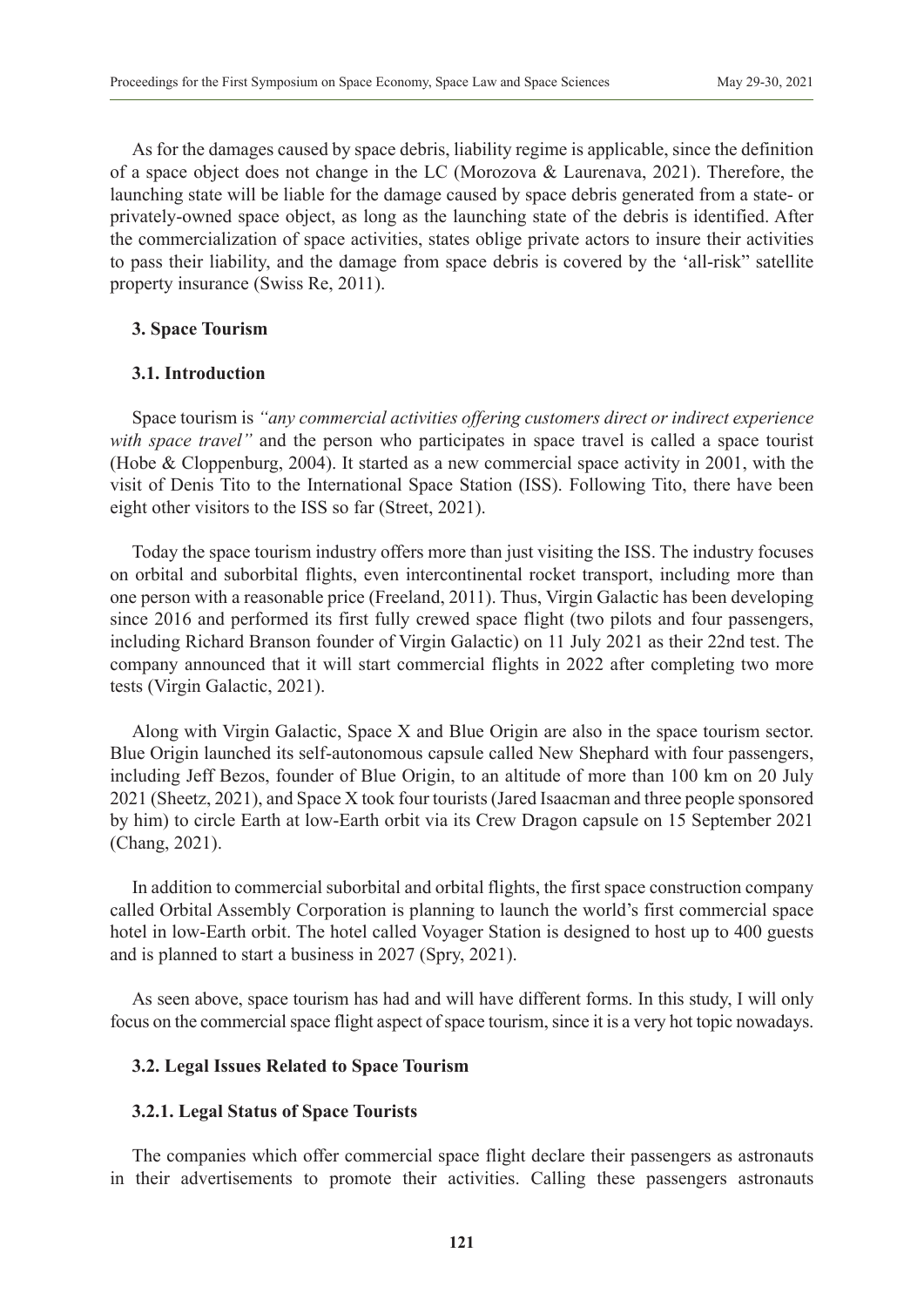immediately brings the very obvious question to our minds: Is it appropriate to define space tourists as astronauts, since space tourists participate in commercial space flight for pleasure and recreation?

The definition of space tourists as astronauts or personnel of a spacecraft is important for checking whether the provisions of the OST and the Rescue Agreement (RA) are applicable to space tourists According to Article V of the OST and the RA, astronauts are defined as 'envoys of humankind', and states shall render to the personnel of a spacec raft all possible assistance in the event of an accident, distress, or emergency landing.

"The envoys of humankind" term is not explained nor defined in the UN space treaties. However, since the beginning of the space era, astronauts have been sent on missions which contribute to the public interest. From the practice, we might say that being an envoy of humankind should be more than visiting space. Therefore, it seems to be improbable to consider space tourists as astronauts (Yun, 2009).

The term "personnel" is generic and for space objects is said to include astronauts, engineers and scientists, and so on. Some scholars argue that space tourists could qualify as personnel for space objects with a broader interpretation of the term and be subject to the RA (Hobe, 2007). However, the ordinary meaning of "personnel" refers to the persons who have responsibilities and duties related to the operation of the spacecraft (Cheney, 2019). Therefore, space tourists cannot be defined as the personnel of the space craft, either.

Even though there is no legal definition for space tourists at the international level, there are two examples we should mention here. After Tito's visit, participating space agencies of the ISS agreed on the people who could be allowed to visit the station. According to the agreement, the people allowed on the ISS are divided into two groups: professional astronauts and spaceflight participants. In this classification, space tourists are considered to be space participants and have different obligations (Freeland, 2005). We can also find a similar approach in US law. According to the Commercial Space Launch Amendments Act of 2004, space tourists are defined as space flight participants. In the act, "any employee of a licensee or transferee, or of a contractor or subcontractor of a licensee or transferee, who performs activities in the course of that employment directly relating to the launch, reentry, or other operation of or in a launch vehicle or reentry vehicle carries human beings," are defined as crew, and "an individual who is not crew" is defined as a space flight participant (Commercial Space Launch Amendments Act, 2004). Recently, the Federal Aviation Administration (FAA) issued an order to award Commercial Space Astronauts Wings to the eligible crew members of the commercial space flight. Under USA jurisdiction, this order opens the opportunity for commercial space flight crew members to have the status of astronauts defined by the UN space treaties. Since this program is established for the crew members, there is still no room for space flight participants to be called astronauts (Federal Aviation Administration Commercial Space Astronaut Wings Program, 2021).

It seems that this issue will not be able to be solved by the interpretation of the definitions of astronauts and personnel for space objects. Instead, there should be a specific reference to the legal status of space tourists in an international legal instrument, like in the case of the ISS and the US Commercial Space Launch Amendments Act.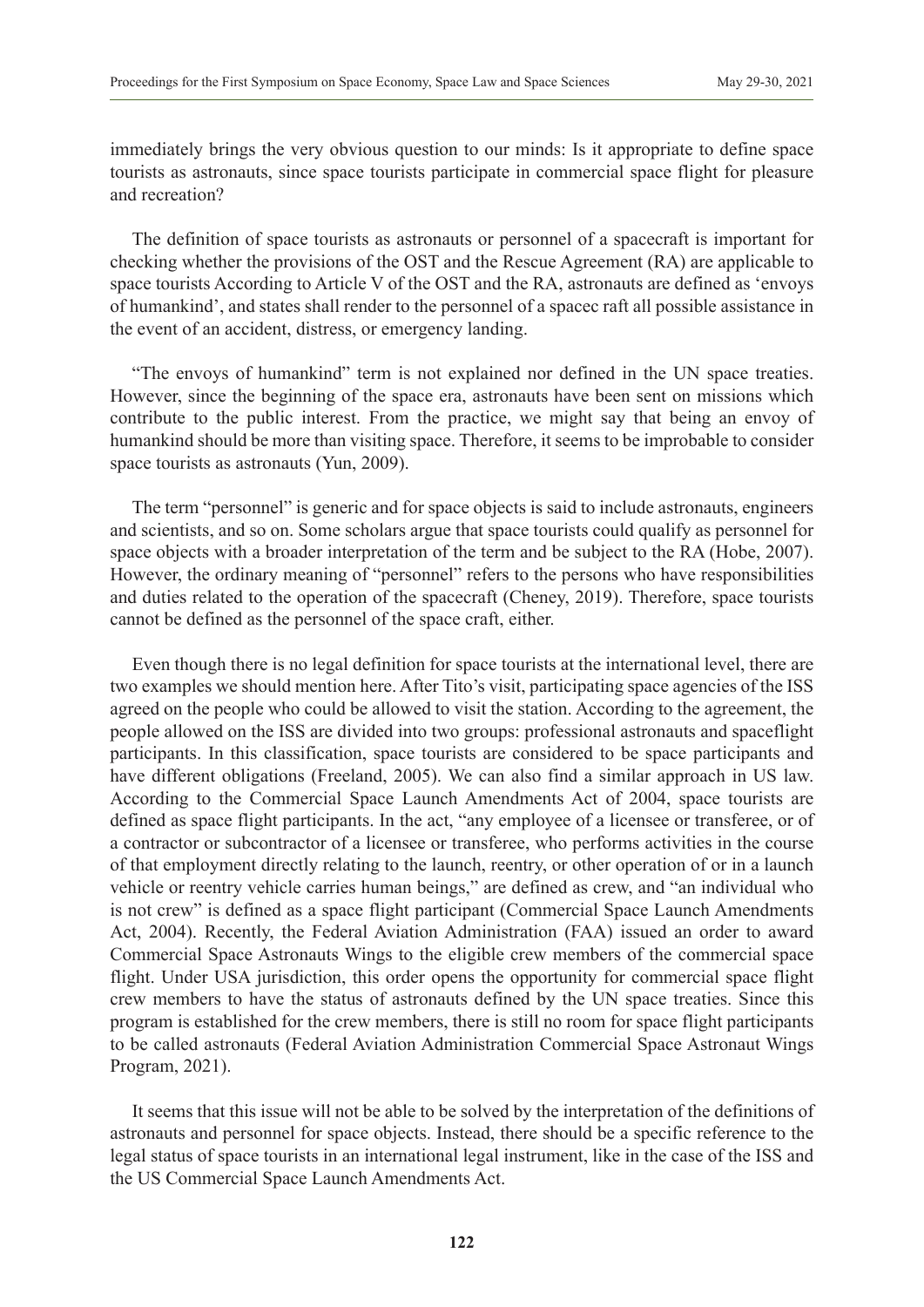#### **3.2.2. Applicable Law for Space Tourism**

The discussion here is to define which legal regime could be applied for the activity since space travel, especially suborbital flights, is performed both in air space and in outer space. Air space is ruled by air law, which has different legal regimes on national and international air space. However, outer space is one whole area, and is ruled by one unique regime. Both air law and space law have different provisions in terms of sovereignty, freedom of navigation, international responsibility, and liability, and so on (Hobe, 2007; von der Dunk, 2015).

The issue of applicable rule for space tourism brings forth the question of delimitation of air space and outer space once again, since the location of the activity is important to designate the applicable regime to the activity (Yun, 2009). The ongoing discussion on the delimitation of air space and outer space has two approaches, one is the spatial approach and the other is the functionalist approach. The spatial approach suggests designating a physical boundary between air space and outer space based on the scientific facts (von Karman line, effective control, aerodynamic lift, etc.). The functionalist approach does not suggest a line between air space and outer space, instead, it proposes to apply space law according to the purpose of the mission, design of the object, and the mission's impact on space traffic (Freeland, 2011).

For the moment, there is no agreed horizontal border between air and outer space. Therefore, we have to use a functionalist approach to find the applicable rule to commercial space flights. With the functionalist approach, it can be suggested that space law is the applicable rule for space tourism since the purpose of the activity is to offer an experience for the participant of the space travel (Wollersheim, 1999).

#### **3.2.3 International Liability for Space Tourism**

As discussed above, space law gives the liability to launching states for the damages caused by space objects, no matter if the object is operated by a State or a private person. The damage defined by the LC article I includes "loss of life, personal injury or other impairment of health, loss of or damage to property of States or of persons, natural or juridical or property of international organizations." The Convention provides absolute liability for the damages that occurred on the surface of the earth or to aircraft in flight, and fault-based liability for the damages that occurred elsewhere than on the surface of the earth or to persons or property on board.

The events are defined on the assumption that the damages are caused by one space object to individuals, to States, to an aircraft and people on board, to another space object and its personnel in it (third party liability). However, it does not include the liability of the launching state for the damages incurred to space flight participants during the flight (Hobe, 2007). Therefore, a specific liability regime for commercial space flights should be created at the international level. Each state might enact their legislation on the liability for the damages that occurred to space flight participants, like the USA; however, this could create a hydra-headed liability regime for a developing business. The lack of a uniform legal regime would bring more uncertainty to the area (Freeland, 2011).

Another point discussed on the applicability of the liability regime of the UN space treaties to space tourism activities is the state-centric structure of the liability regime. According to the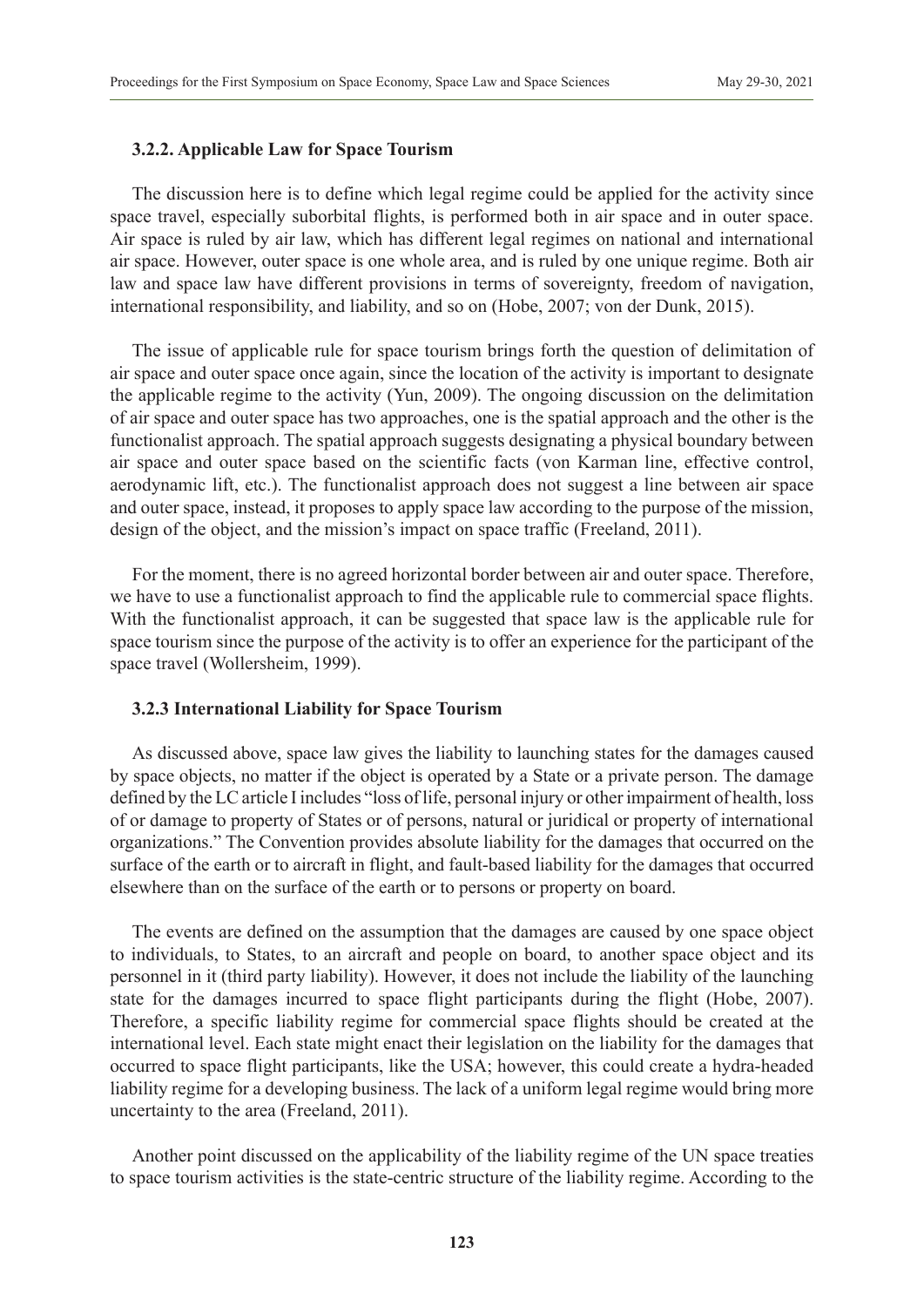regime, launching states are the liable actors in the case of damage caused by a space object no matter if it is operated by private actors or by a state. Therefore, launching states obligate private actors to have insurance, or the amount of liability is transmitted to the private operators through legislation, like in the case of Australia (Freeland, 2011) and the USA (Los Banos, 2017).

Consequently, it seems that the LC is not a response to the need for a liability regime for space travel. Obviously, we need a liability regime specific to commercial space flights, which defines the damages to space tourists and addresses the compensation of the defined damages.

## **3.2.4. Registration of Space Objects Used for Commercial Space Flights**

In the classical registration regime, each space satellite is registered to the national and international registry before its launch into space, and the international registration includes the name of launching state, an appropriate designator of the space object and registration number, date and territory or location of launch, basic orbital parameters (nodal period, inclination, apogee, perigee), and general function of the space object (Registration Convention, Art. IV). As seen above, space law only provides a registration system for satellites and constellations that are placed into Earth orbit. However, there is no specific registration system for the vehicles of commercial space flights.

In practice, commercial space flight activities are subject to licensing and the licenses are published and updated by the relevant authority. For instance, in the US system, commercial space transportation activities are subject to the authorization of the FAA, and must obtain a reusable launch vehicle mission license (14 CFR III, Part 413.1). So far, the companies which are the pioneers of commercial space travel (Space X, Blue Origin, and Virgin Galactic) are licensed by the FAA (Commercial Space Transportation Licences). Furthermore, VSS Unity of Virgin Galactic and its carrier vehicle WhiteKnightTwo are registered as glider and fixed mix multi-engine under the FAA aircraft registry, respectively (Federal Aviation Administration, n.d.).

Consequently, a reusable launch vehicle and its air carrier/rocket, which is designed to perform a suborbital flight, are legally registered as aircraft, even though they are designed for a commercial space flight. This means that neither the current space object registration system nor this current US practice suits the registration of space transportation/flight objects. Therefore, it seems that there is a need for international standards for the national registration system specific to the space objects, which are used for commercial space transportation, like in the case of the national registration of aircraft (Yun, 2009).

#### **4. Space Mining**

# **4.1. Introduction**

Exploration and utilization of natural space resources are not new. Earth orbits, as limited natural resources have been used since the beginning of the space era, and different missions of different countries have been collecting and analyzing samples from asteroids, the m oon, and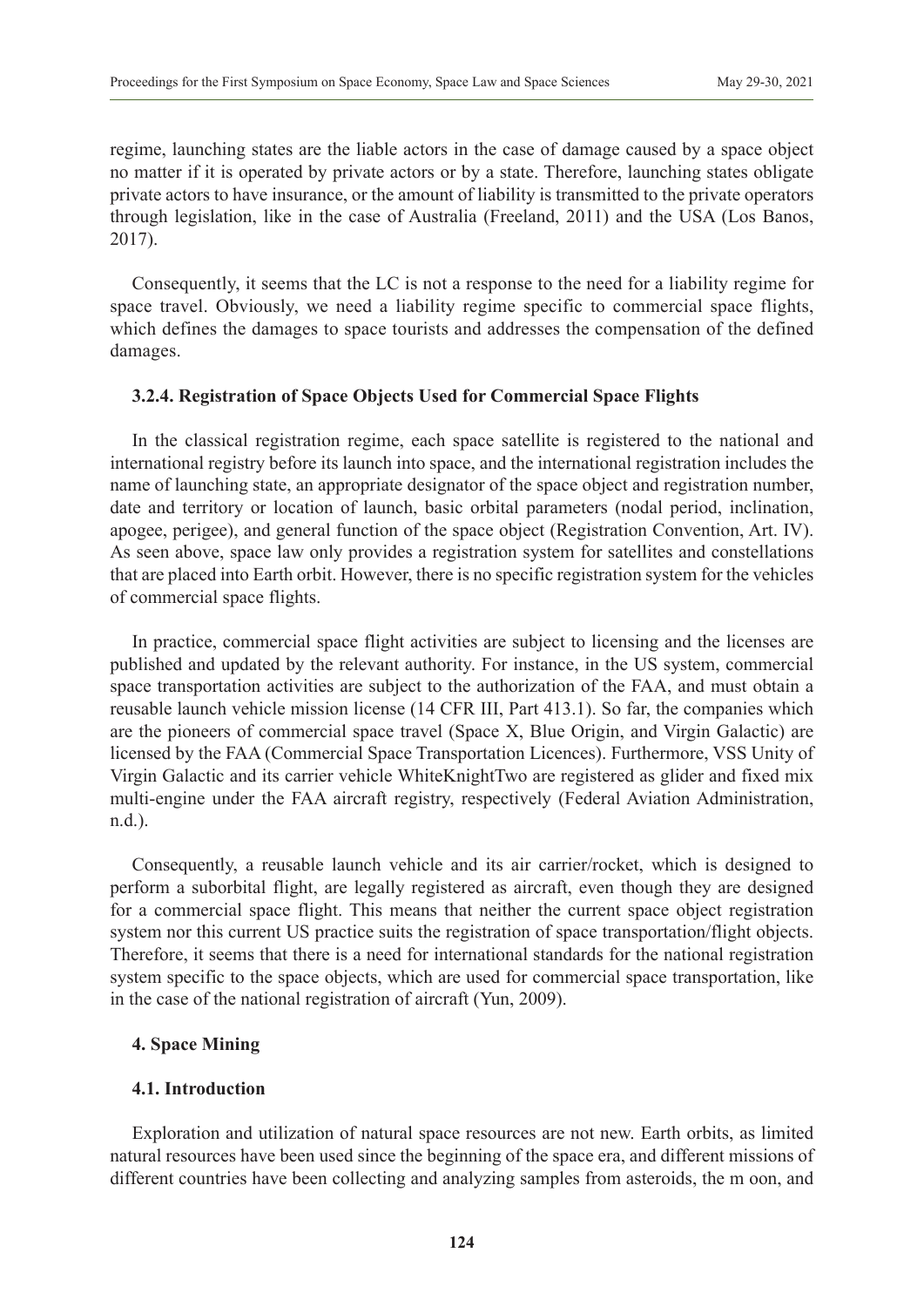Mars. However, the development of space technology and commercialization of space activities has driven human beings to do more like settling on the moon and Mars, exploring deep space, and even exploiting space resources to make a profit. These drives of our generation let spacefaring states and the space sector capitalize on space mining. However, space mining is not an easy task and contains financial and technical hurdles.

Why space mining? The first reason for space mining is to create a sustainable habitat for humans on the moon and Mars for future human settlement since bringing necessary resources from Earth is expensive and time-consuming. For instance, with 3D printing technology and the elements found on the moon, tools, and facilities can be produced and installed there. Secondly, water on the moon could be used to produce rocket propellant to be used for interplanetary exploration. Lastly, elements that are rare on Earth (like Helium-3) could be brought to Earth to be used as an energy resource (Mallick & Rajagopalan, 2019).

It seems that there is both public and private interest in space mining. As space mining emerges, some legal questions rise alongside this new commercial activity. In this work, I introduce the discussion on the legality of space mining and the regulation of space mining at the international and national levels.

## **4.2. Legal Issues Related to Space Mining**

## **4.2.1. Legality of Space Mining**

After the US recognized space mining as a space activity and authorized US citizens to possess, own, transport, use and sell space resources in 2015, the legality of space mining according to the UN space treaties started to be questioned. The OST is silent, does not have an explicit provision, whereas the Moon Agreement (MA) has a clear answer since the provisions of the a greement permit the exploitation of the moon's resources. However, the a greement is not favored by most of the space-faring countries, and is not useful to answer the question of the legality of the utilization of space resources. In this case, we turn back to the OST to answer the question at hand.

With regard to the principles laid down by the OST, there are two interpretations on the legality of the utilization of space resources. One interpretation argues that space mining is forbidden by the treaty, because of the prohibition of state sovereignty in outer space (Gorove, 1977). The other interpretation supports the opposite, and claims, "everything which is not forbidden is allowed" (the Lotus principle in international law). To put it another way, the OST permits the exploration, utilization, and use of outer space, since it does not prohibit the utilization of space resources (International Institute of Space Law, 2015). The articles, which support this interpretation, are:

- 1. Article 1/I: the exploration and use of outer space shall be carried out for the benefit and in the interests of all countries and shall be the province of all mankind;
- 2. Article 1/II: outer space shall be free for exploration and use by all States;
- 3. Article 2: outer space is not subject to national appropriation by claim of sovereignty, by means of use or occupation, or by any other means.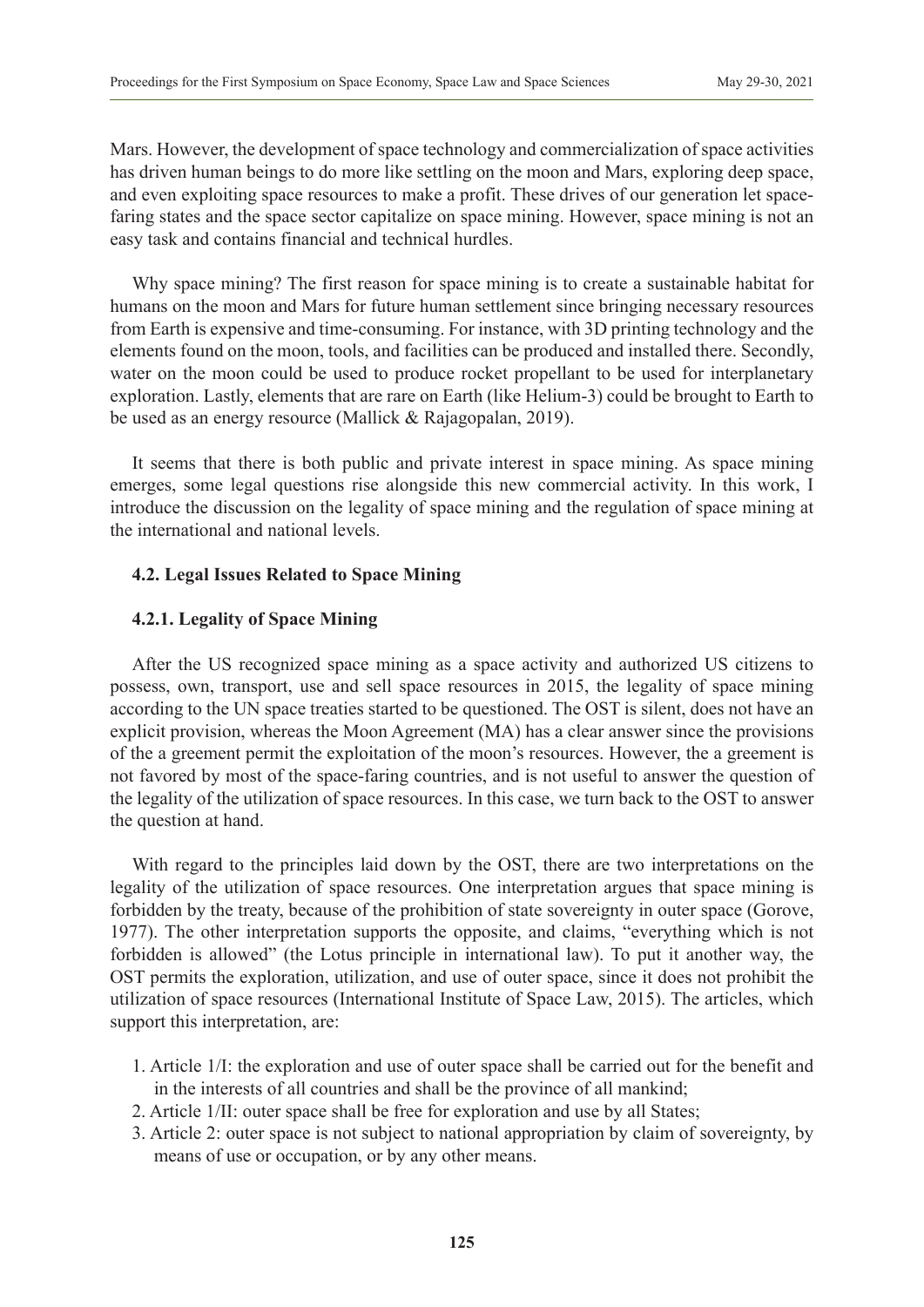## **4.2.2. How to regulate space mining activities: International and national efforts**

- Proposals from the non-governmental initiatives for an international regime: Today the majority of academia and space actors accept that the utilization and use of space resources are permitted by the OST. However, that majority also agrees that space mining and utilization of space resources should be regulated under an international legal instrument (Tronchetti, 2009; Lee, 2012).

As the outcome of the idea for an international regime, we see three different legal frameworks on space mining and the utilization of space resources proposed by three different nongovernmental initiatives. I call them initiatives because only one of them has non-governmental organization status; the other two are created as a working group for this specific matter.

The first civil initiative, which focuses on the international framework for the governance of space resources activities, is the International Space Resources Governance Group established in January 2016. It consists of 32 members including representatives of industry, space agencies, international organizations, governments, academia, and civil society, and more than 90 observers from various countries. Their work, after four years, has brought results and they have shared their framework titled 'Building Blocks for the Development of an International Framework on Space Resource Activities' (the Building Blocks) with international society in November 2019 (Bittencourt & Hoffman & Mason-Zwaan & Stefoudi, 2020).

Another initiative that should be mentioned here is the Moon Village Association. In 2017, this association was founded as a non-governmental organization in Vienna to encourage cooperation for developing moon programs and promote the dialogue between public and private actors engaging in lunar activities. They also come up with the principles for the governance of lunar activities as a guide for a future international regime on commercial and scientific lunar activities. At the moment the association has 220 individual and 29 institutional members from all around the world, and with the help of the members of the association, they published their first draft titled the 'Moon Village Principles' in February 2020 (The Moon Village Association, 2020).

Lastly, I would like to mention a third civil initiative which is a group of two dozen experts from governments, the space industry, and academia invited by the Outer Space Institute in early March 2020. The objective of this meeting was to draw up some principles to ensure the sustainability and the safety of space mining activities. The meeting took place at the Peter Wall Institute for Advanced Studies at the University of British Columbia in Vancouver, Canada, and at the end of the meeting, the group published 'Vancouver Recommendation on Space Mining' in April 2020 (Outer Space Institute, April 2020). This initiative furthermore wrote an open letter to the President of the General Assembly to draw attention to the need for an international regime for the exploration, exploitation, and use of outer space resources and asked the General Assembly to adopt a resolution which would request the UNCOPUOS to negotiate a draft multilateral agreement on the exploration, exploitation, and utilization of space resources (Outer Space Institute, August 2020).

In the table below, I provide the summary of these three proposals including their similarities and differences: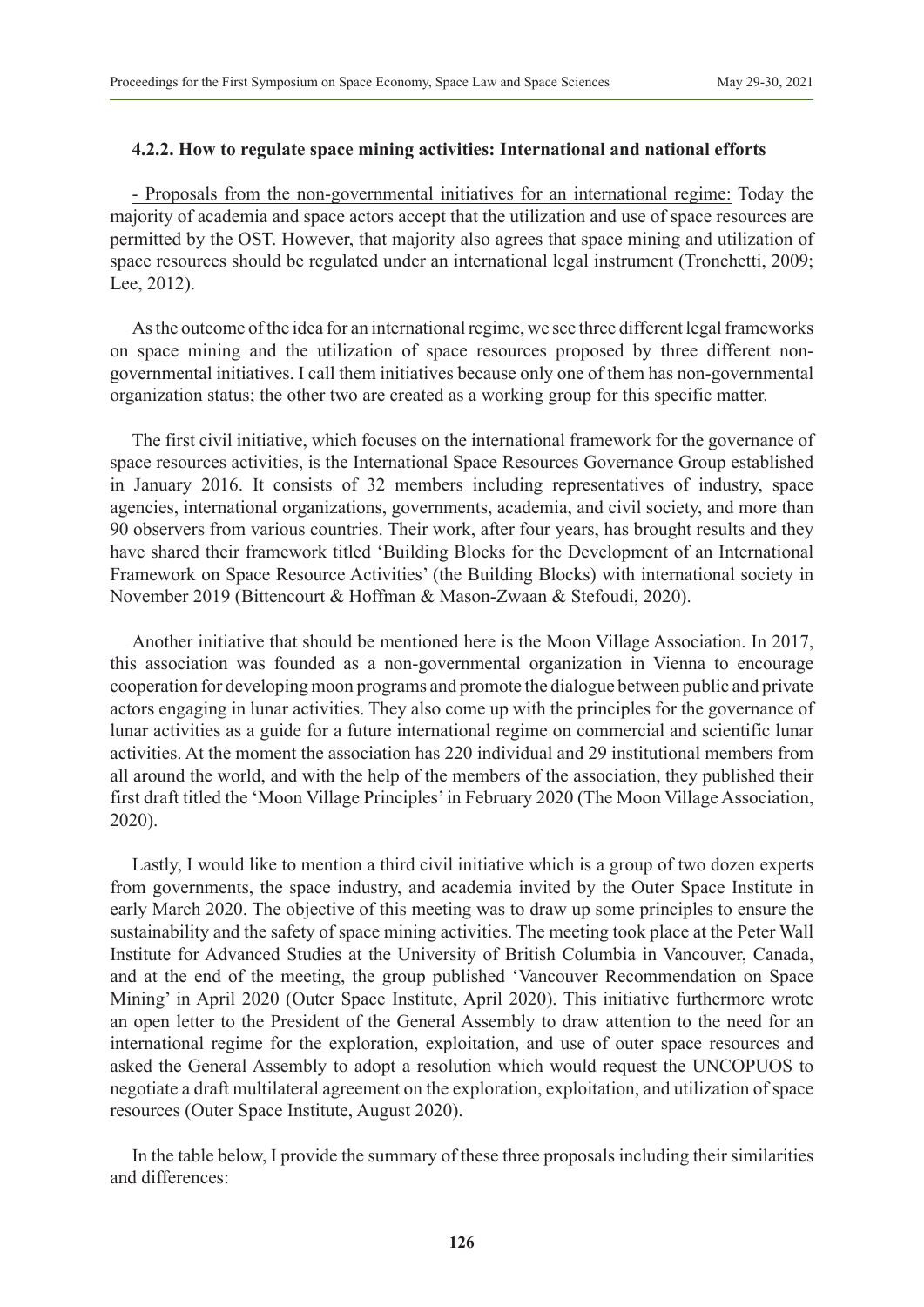| <b>Similarities</b>                                                                                                                                                                             |                                                                                                                                                                                                                                                                                                                                                                                                                                                                                                                                                                                                                                                                                                                                                                                                                                                                                                                                                                                                                                                                                                                                                                                                                                                                                                                                                                       | <b>Differences</b>                                                                                                |                                                                                                                                                                                                                                                                                                                                                                                                                                                                                                                                                                                                                                                                                                                                                                                                                                                                                                                                                                                                                                                                                                                                                                                                                                                                                                                                                                                                                                                   |
|-------------------------------------------------------------------------------------------------------------------------------------------------------------------------------------------------|-----------------------------------------------------------------------------------------------------------------------------------------------------------------------------------------------------------------------------------------------------------------------------------------------------------------------------------------------------------------------------------------------------------------------------------------------------------------------------------------------------------------------------------------------------------------------------------------------------------------------------------------------------------------------------------------------------------------------------------------------------------------------------------------------------------------------------------------------------------------------------------------------------------------------------------------------------------------------------------------------------------------------------------------------------------------------------------------------------------------------------------------------------------------------------------------------------------------------------------------------------------------------------------------------------------------------------------------------------------------------|-------------------------------------------------------------------------------------------------------------------|---------------------------------------------------------------------------------------------------------------------------------------------------------------------------------------------------------------------------------------------------------------------------------------------------------------------------------------------------------------------------------------------------------------------------------------------------------------------------------------------------------------------------------------------------------------------------------------------------------------------------------------------------------------------------------------------------------------------------------------------------------------------------------------------------------------------------------------------------------------------------------------------------------------------------------------------------------------------------------------------------------------------------------------------------------------------------------------------------------------------------------------------------------------------------------------------------------------------------------------------------------------------------------------------------------------------------------------------------------------------------------------------------------------------------------------------------|
| ✔                                                                                                                                                                                               | The activities shall be carried for the benefit of all countries and<br>humankind.                                                                                                                                                                                                                                                                                                                                                                                                                                                                                                                                                                                                                                                                                                                                                                                                                                                                                                                                                                                                                                                                                                                                                                                                                                                                                    | $\bullet$                                                                                                         | In general, the HBB includes more detailed provisions. It covers<br>some provisions which are not specifically addressed in other                                                                                                                                                                                                                                                                                                                                                                                                                                                                                                                                                                                                                                                                                                                                                                                                                                                                                                                                                                                                                                                                                                                                                                                                                                                                                                                 |
| ✔<br>✔<br>✔<br>✔<br>✔<br>✔<br>✔<br>✔<br>✔<br>✔<br>✔                                                                                                                                             | They address all actors interested in space/lunar resource/<br>mining activities.<br>Development of an international framework or regime for the<br>governance of space resources/lunar activities/space mining.<br>Encouragement of both commercial and scientific activities<br>relating to space resource/Lunar/space mining activities.<br>Peaceful Uses of Outer Space/Safety and sustainability of space<br>mining activities.<br>Establishment of an international body/a system of governance.<br>International responsibility of states for the activities of<br>governmental and non-governmental entities. (Authorization<br>and supervision of the activities)<br>Liability/Legal accountability for the damages resulting from<br>space resource/lunar/space mining activities.<br>Registration of space resources/land use activities and/or sharing<br>of information on the activities.<br>Sharing benefits,<br>by all means (mentioned by the MVP),<br>through an international fund (mentioned by HBB and<br>VRSM),<br>monetary (voluntary) benefit-sharing (Mentioned in the<br>Building Blocks and VRSM).<br>Protection of the space environment/avoidance and mitigation<br>of harmful impacts/harmful interference.<br>Protection of natural/cultural/historical sites.<br>Settlement of disputes (proposed by the Building Blocks and<br>MVP). | $\bullet$<br>$\bullet$<br>$\bullet$<br>$\bullet$<br>$\bullet$<br>$\bullet$<br>$\bullet$<br>$\bullet$<br>$\bullet$ | documents, such as:<br>$\Rightarrow$ Definition of terms relating to space resource activities.<br>Jurisdiction and control over space resources.<br>$\Rightarrow$<br>Priority and resource rights.<br>$\Rightarrow$<br>Technical Standards for methods and operations of space<br>$\Rightarrow$<br>resource activities.<br>Right to visit according to XII of the OST.<br>$\Rightarrow$<br>The establishment of safety zones around space resource<br>activities.<br>MVP only addresses lunar activities as defined by the draft.<br>MVP also refers to United Nations Guidelines for the Long-term<br>Sustainability of Outer Space Activities as a framework for the<br>establishment of an international regime on lunar activities.<br>VRSM refrains to take a position on the Outer Space Treaty<br>Article II. (non-appropriation principle)<br>VRSM states that the adaptation of national legislation on space<br>mining is an inadequate response to the issue.<br>VRSM offers some methods to start negotiations on an<br>international regime through the UN or <i>ad</i> hoc initiatives and so<br>on.<br>VRSM refers to deep seabed mining as a model for space mining<br>activities.<br>VRSM includes more detailed recommendations on planetary<br>protection such as:<br>Application of COSPAR Planetary Protection Principles.<br>Investigation into whether the concept of planetary boundaries<br>can be extended into Space. |
|                                                                                                                                                                                                 | Monitoring and review of the implementation of the proposed<br>framework/principles. (Mentioned in HBB and MVP)                                                                                                                                                                                                                                                                                                                                                                                                                                                                                                                                                                                                                                                                                                                                                                                                                                                                                                                                                                                                                                                                                                                                                                                                                                                       | $\bullet$                                                                                                         | Protection of biosignatures if encountered.                                                                                                                                                                                                                                                                                                                                                                                                                                                                                                                                                                                                                                                                                                                                                                                                                                                                                                                                                                                                                                                                                                                                                                                                                                                                                                                                                                                                       |
| HBB: The Hague Building Blocks for the Development of an International Framework on Space Resource Activities<br>MVP: Moon Village Principles<br>VRSM: Vancouver Recommendation on Space Mining |                                                                                                                                                                                                                                                                                                                                                                                                                                                                                                                                                                                                                                                                                                                                                                                                                                                                                                                                                                                                                                                                                                                                                                                                                                                                                                                                                                       |                                                                                                                   |                                                                                                                                                                                                                                                                                                                                                                                                                                                                                                                                                                                                                                                                                                                                                                                                                                                                                                                                                                                                                                                                                                                                                                                                                                                                                                                                                                                                                                                   |

- Regulating space mining at the national level: The enactment of an international instrument and the establishment of an international governing regime for space mining are ongoing discussions in the international community, and we do not know when such a legal regime would be realized. It seems there is a long way to go. However, things are not that slow at the national level.

The first act on the domestic regulation on space mining came from the USA in 2015. The law called 'Commercial Space Launch Competitiveness Act of 2015' includes rights and obligations of US citizens on space mining in the fourth title. According to the a ct, US citizens are encouraged to engage in *"commercial exploration for and commercial recovery of space resources"*, and the ones who entered the business are *"entitled to possess, own, transport, use and sell the asteroid resources and space resources obtained"* (US Commercial Space Launch Competitiveness Act, 2015).

The second national legislation on space mining is the Luxembourgian Law of 2017 on the Exploration and Use of Space Resources. The law suggests that the space resources could be owned and should be explored and/or used under the authorization of Luxembourg, and the law further regulates a detailed regime of the space mining authorization process (Law on the exploration and use of space resources, 2017).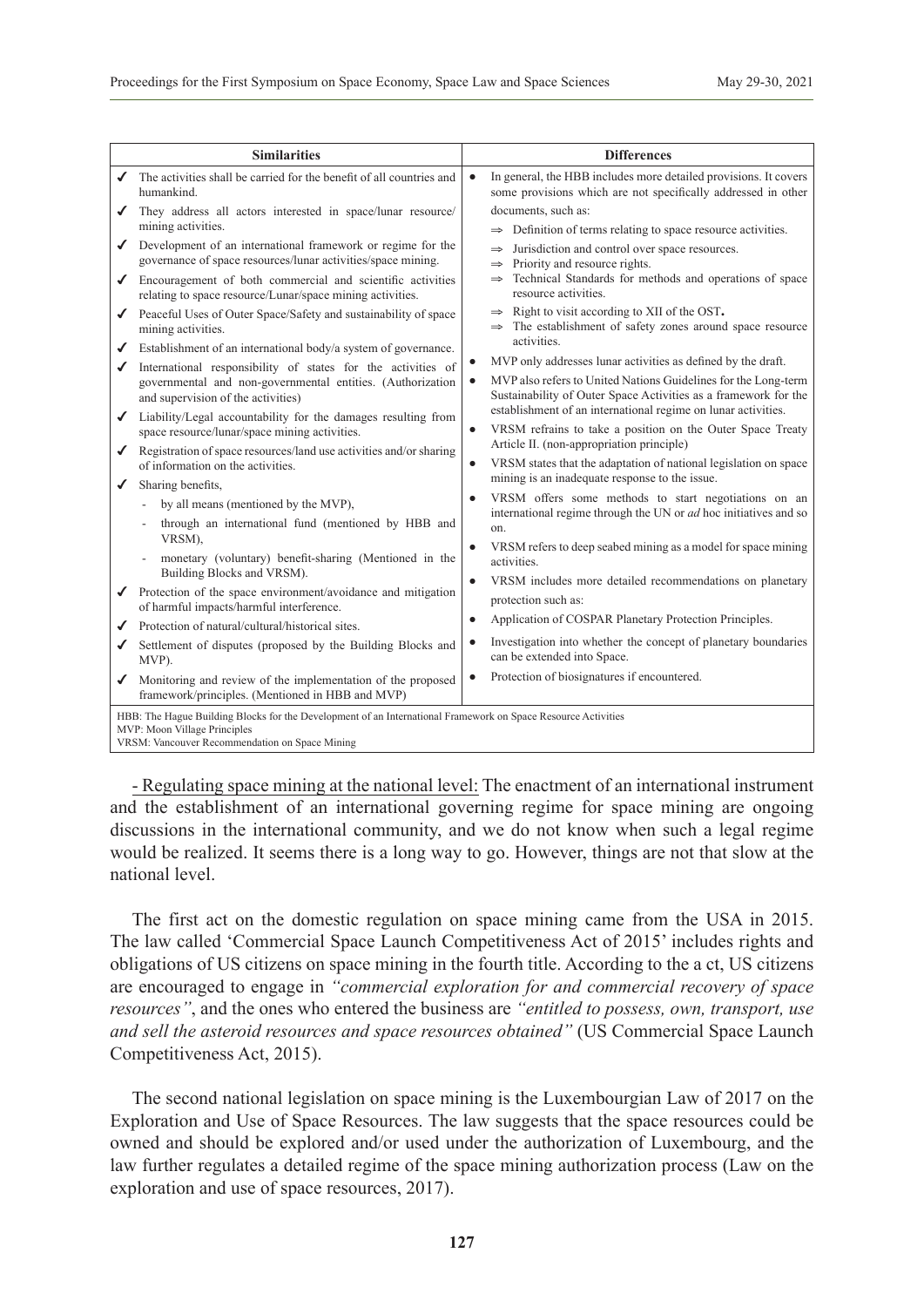The third national legislation that mentions space resources is the Federal Law of the United Arab Emirates on the Regulation of Space Sector issued in 2019. According to the law, the exploration, exploitation, and use of space resources, including their acquisition, purchase, sale, trade, transportation, storage, and any space activities aimed at providing in this regard are allowed, and these activities should be performed with a permit obtained from the United Arab Emirates Space Agency (Federal Law, 2019).

# - An intergovernmental initiative under the leadership of the USA to designate a set of principles to govern the exploration and use of outer space: Artemis Accords

Another hot topic regarding the legal regime of space mining is the Artemis Accords, which wa s proposed by the USA as legal cooperation for its Artemis program. The document aims to make a political commitment to the agreed set of principles, guidelines, and best practices to be applied to the Artemis Program as well as other civil activities performed by the civil space agencies of signatory states. This means signatory states should always take these principles into account before taking steps to perform any space-related activity, especially space mining. The document was signed by the USA, Australia, Canada, Japan, Luxembourg, Italy, the United Kingdom, and the United Arab Emirates on the first day of the International Astronautical Congress on 13 October 2020. Later Ukraine, South Korea, New Zealand, Brazil, Poland, Mexico, Israel and Romania joined the Accords (Foust, 2021; Foust, 2022).

The document accepts a set of principles on the exploration and use of outer space; however, we all know that the principles are mainly about exploration, exploitation, and use of space resources. And thus, Section 10 of the document acknowledges the utilization of space resources as a civil space activity and ensures that the utilization of space resources is for the benefit of humankind and performed in accordance with the OST. Furthermore, state parties to the accords aim to contribute to developing international practices and rules for the commercial use of space resources, including efforts in UNCOPUOS (The Artemis Accords, 2020).

In addition to Section 10, states also agreed on the following principles :

- 1. The civil space activities should be performed in accordance with the peaceful uses of outer space principles, and international law.
- 2. National space policies and plans of state parties should be transparent.
- 3. States should develop interoperable and common exploration infrastructure and standards for their scientific and commercial activities, such as fuel storage, delivery systems, landing structures, communications systems, and power systems, and so on.
- 4. All reasonable efforts should be taken to render necessary assistance to the personnel in outer space in the case of distress.
- 5. The signatories commit to determine which of them should register any relevant space objects being used for the space activities defined in the document.
- 6. The signatories retain the right to communicate and release information to the public relating to their activities, and they are committed to the open sharing of scientific data.
- 7. The signatories intend to preserve outer space heritage on celestial bodies.
- 8. The signatories are committed to the OST, including provisions relating to due regard and prohibition of harmful interference.
- 9. The signatories are committed to a plan for the mitigation of orbital debris, and so on.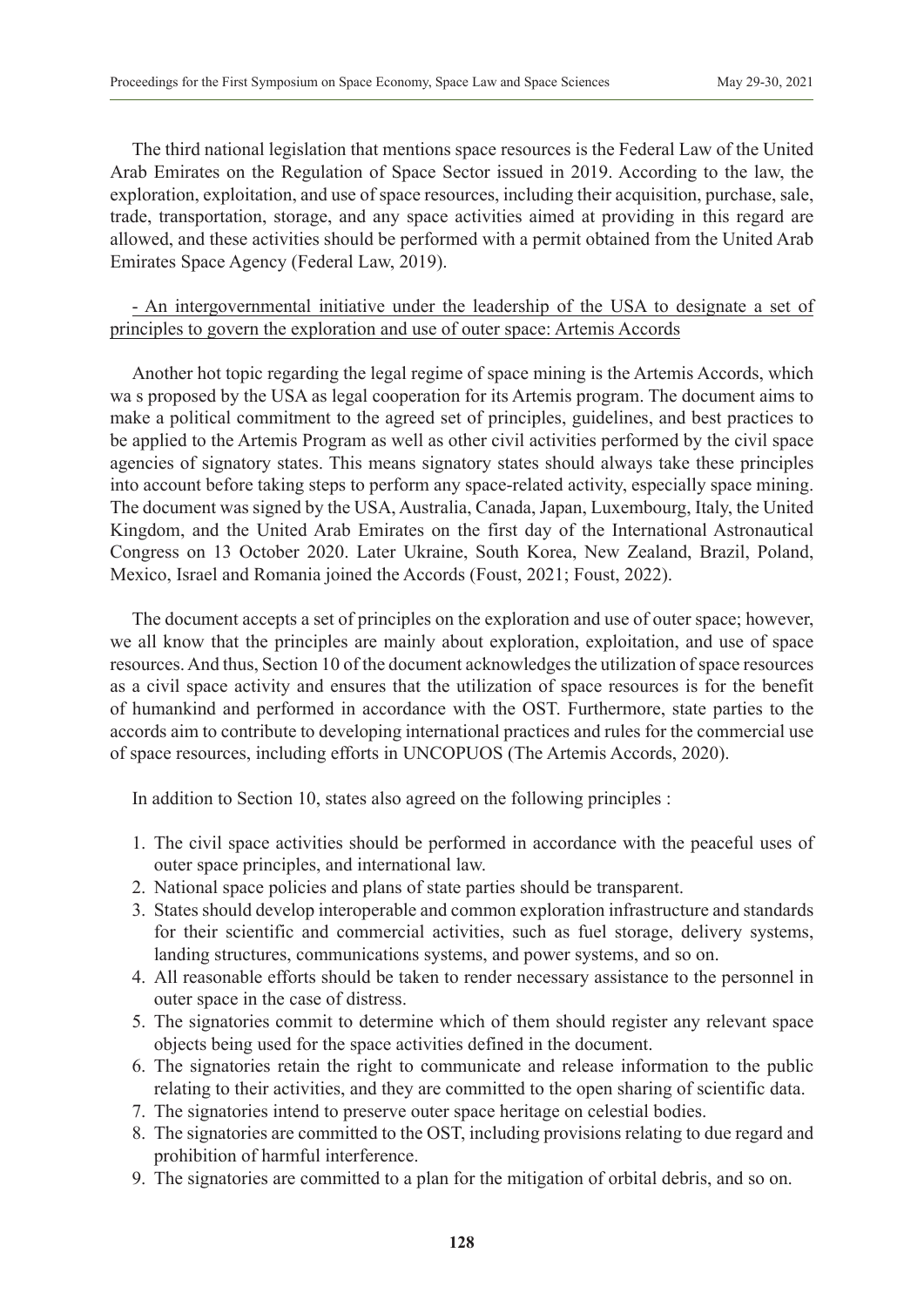Consequently, space mining has become a new sector in private space activities, and regulating it has become vital for the safety and sustainability of space activities. So far, the US has the leading role in regulating space mining in its domestic legal regime and also has started a dialog and political agreement with other nation-states on the utilization and use of outer space. However, as generally supported by the space community, we need an international instrument enacted in the UNCOPUOS through the participation of member states of the committee. The three proposals mentioned above would be helpful for the committee to start with.

## **5. Mars Colonization**

The idea of going to Mars did not appear recently. Since the 1950's there have been a lot of proposed crewed human missions to Mars by the USA and the Soviet Union planned by public agencies or private companies. Back then the aim was to explore and conduct scientific research on Mars (Rapp, 2008; Genta, 2016). However, today going to Mars has gone beyond exploring the planet. The goal is eventually to create a new habitat for the human being, which means the colonization of Mars.

Colonizing Mars is not an easy task. It brings up technical, financial, and legal issues to be resolved. As for the legal issues regarding the colonization of Mars, applicable law on Mars missions, jurisdiction, control of launching states over space objects and ownership, resolution of civil and criminal cases, intellectual property, and environmental law are discussions that come to mind. However, I want to mention here a recent incident that has led us to question the governing law of Martian activities.

This incident is related to the new Space X project called Starlink. The project aims to set up a satellite constellation consisting of 1,440 satellites (eventually 42,000) and provide internet service to the entire planet in ten years. Since May 2019, the company has launched more than 800 satellites and has started to invite volunteers to test its Internet service. In the service contract, which participants signed, a clause took the attention of the space community (Williams, 2020).

Clause 9 titled Governing Law suggests "*for Services provided on Mars, or in transit to Mars via Starship or other colonization spacecraft, the parties recognize Mars as a free planet and that no Earth-based government has authority or sovereignty over Martian activities. Accordingly, disputes will be settled through self-governing principles, established in good faith, at the time of Martian settlement".* In other words, users of the service are put in a position that they acknowledge Mars as a free planet.

The contract does not have an impact on US domestic law or international space law. However, it brought forward legal issues we might face in the future, after the settlement of Mars. Considering the wording of the clause the questions we ask are:

#### 1. Is Mars a free planet?

The meaning of this question is if Mars, at the moment, is subject to any legal regime or not. The wording of the OST provides a legal regime in the exploration and use of outer space,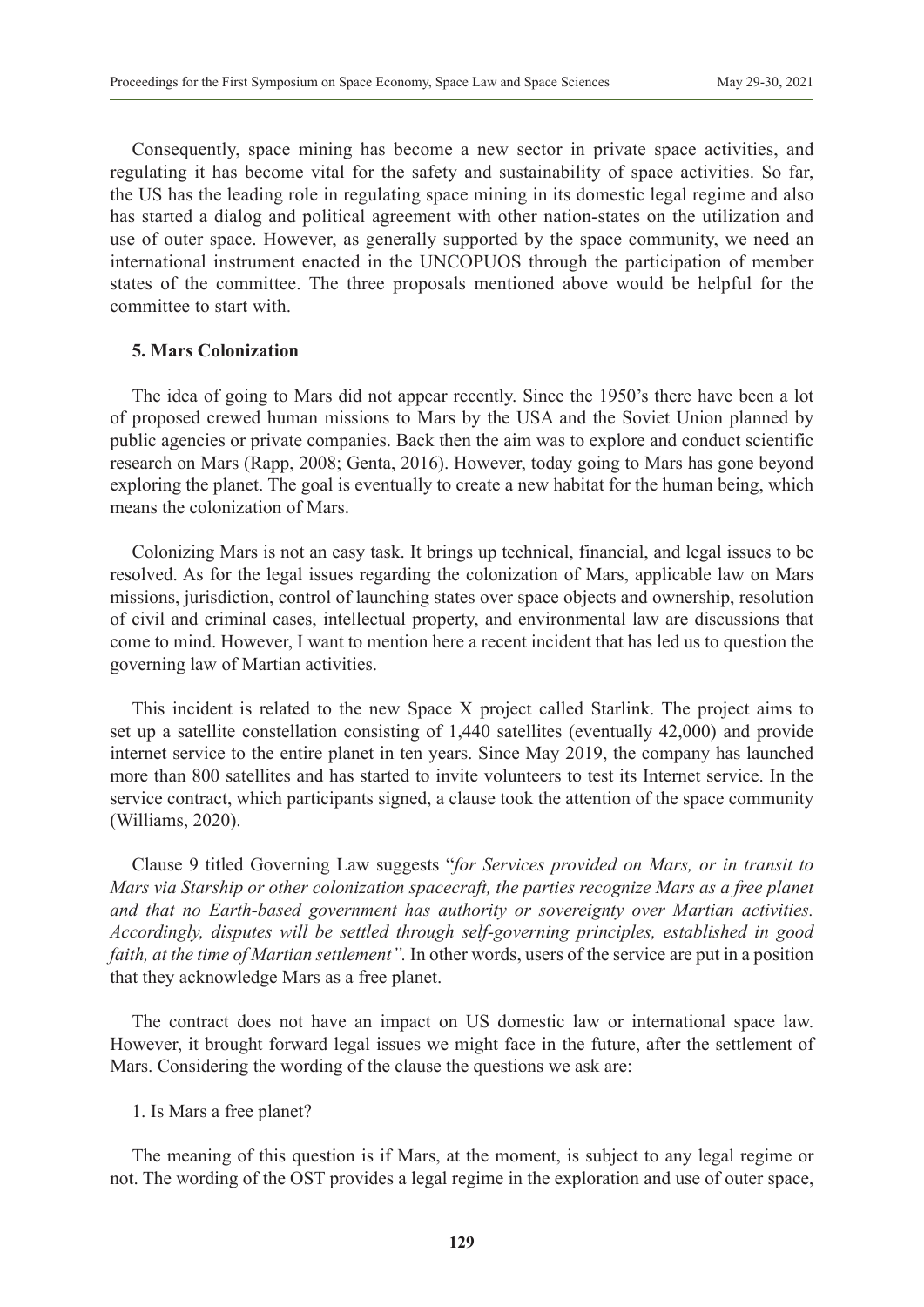including the moon and other celestial bodies. In other words, the treaty governs all of the space activities of state parties on all celestial bodies. As the USA is a state party to the OST, the public and private actors operating under its authorization are bound by the treaty, as is SpaceX. Therefore, Mars is not a lawless area, and any activity on it is subject to space law (Salmeri, 2020; Eijk, 2020).

2. Does any Earth-based authority or sovereignty have over Martian activities?

The OST bans claiming sovereignty over outer space, including the moon and other celestial bodies. Therefore, Mars will not be under the sovereignty of any state. However, this does not mean that the states which will conduct activities on Mars do not have any authority over Mars.

According to the OST, states (state of registry) retain jurisdiction and control over the subjects launched into outer space (article VIII of the OST). In other words, the jurisdiction of the state of registry extends to any activity performed in outer space, as well as Mars. Therefore, it is contrary to the OST to declare that no Earth-based authority has authority on a Martian activity (Salmeri, 2020).

3. Would settlers have the right to self-determination at the time of the settlement of Mars ?

The Mars settlement is a private initiative, which needs license and authorization from the state where the relevant private company operates. Companies enjoy the freedom of use, and their activities are also limited according to the non-appropriation principle, peaceful uses of outer space, avoidance of harmful contamination, and interference. As the non-appropriation principle bans states to claim sovereignty over celestial bodies, it also bans private actors to declare independence and establish a legal system on their own (Eijk, 2020).

In conclusion, the current legal regime does not give the right to self-determination to the first settlers; they have to be under the jurisdiction of the state of registry and play the game according to the book written on Earth. However, I should also indicate that if humans are successful in surviving on Mars and if Mars eventually becomes a new habitat for human beings, there would be a time in the future that we discuss an autonomous legal regime and relationship between law on Earth and Martian law (Haqq-Misra, 2015).

# **6. Conclusion**

It seems that the development of space technology and the development of the space sector has led to legal issues, which were impossible to anticipate 50 years ago. Therefore, we cannot find legal answers in the UN space treaties to the new legal questions related to developing space activities. We may use interpretation to expand the content of the UN space treaties, however as I tried to show above, it still does not suffice to provide regulation for certain topics. Considering all that I mentioned above, my conclusion is that the international community, especially the UNCOPUOS, has to step in to regulate certain activities and clear legal uncertainty on them. We will wait and see.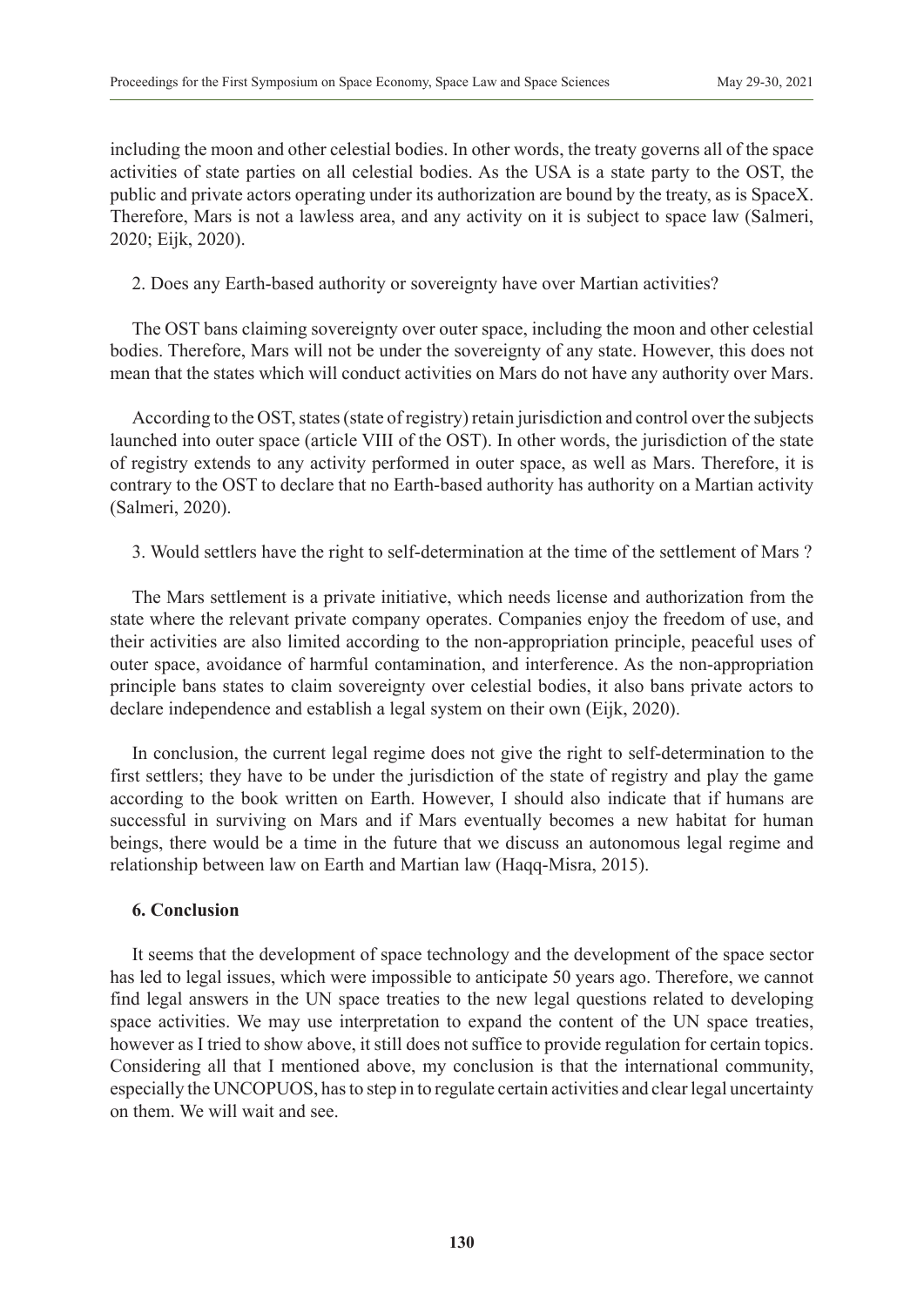#### **References**

- Bittencourt, O. de, Haoffman M., Masson-Zwaan, Stefoudi, D. (Eds.). (2020). *Building blocks for the development of an international framework for the governance of space resource activities a commentary*. Den Haag, the Netherlands: Eleven International Publishing.
- Chang, K. (2021, March 30). A billionaire names his team to ride SpaceX, no pros allowed, *the New York Times* (online edn). Retrieved from <https://www.nytimes.com/2021/03/30/science/30spacex-inspiration 4.html>
- Cheney, T. (2019). Space settlement governance: an overview of legal and policy issues, *Centre for a Spacefaring Civilization, Research Paper 1*. Retrieved from<https://www.spacefaringcivilization.space/ research-papers>
- Commercial Space Launch Amendments Act, Pub. L. No: 108-492, 118 Stat. 3974-3983 (2004). Retrieved from [https://www.faa.gov/about/office\\_org/headquarters\\_offices/ast/media/pl108-492.pdf](https://www.faa.gov/about/office_org/headquarters_offices/ast/media/pl108-492.pdf)
- Commercial Space Transportation Licences. (2021). Retrieved from [https://www.faa.gov/data\\_research/commer](https://www.faa.gov/data_research/commer cial_space_data/licenses/) [cial\\_space\\_data/licenses/](https://www.faa.gov/data_research/commer cial_space_data/licenses/)
- Europe's Network of Centers on Space Debris. (2004). European code of conduct for space debris mitigation. Retrieved from<https://www.unoosa.org/documents/pdf/spacelaw/sd/2004-B5-10.pdf>
- European Space Agency. (2021, 9 July). Space environment statistics. Retrieved from https://sdup.esoc.esa.int/ discosweb/statistics/
- FAA Commercial Space Astronaut Wings Program. (2021). Retrieved from [https://www.faa.gov/documentLibra](https://www.faa.gov/documentLibra ry/media/Order/FAA_Order_8800.2.pdf) [ry/media/Order/FAA\\_Order\\_8800.2.pdf](https://www.faa.gov/documentLibra ry/media/Order/FAA_Order_8800.2.pdf)
- Federal Aviation Administration (n.d.), Aircraft inquiry. Retrieved from [https://registry.faa.gov/aircraftinquiry/](https://registry.faa.gov/aircraftinquiry/ Search/NNumberInquiry?error=No N-Number was entered) [Search/NNumberInquiry?error=No%20N-Number%20was%20entered](https://registry.faa.gov/aircraftinquiry/ Search/NNumberInquiry?error=No N-Number was entered)!
- Federal Law No. (12) of 2019, UAE (2019). Retrieved from [https://www.moj.gov.ae/assets/2020/Federal%](https://www.moj.gov.ae/assets/2020/Federal%25 20Law No 12 of 2019 on THE REGULATION OF THE SPACE SECTOR.pdf.aspx) [20Law%20No%2012%20of%202019%20on%20THE%20REGULATION%20OF%20THE%20SPACE%20](https://www.moj.gov.ae/assets/2020/Federal%25 20Law No 12 of 2019 on THE REGULATION OF THE SPACE SECTOR.pdf.aspx) [SECTOR.pdf.aspx](https://www.moj.gov.ae/assets/2020/Federal%25 20Law No 12 of 2019 on THE REGULATION OF THE SPACE SECTOR.pdf.aspx)
- Foust, J. (2021, June 16). Brazil joins Artemis Accords. *Space news*. Retrieved from [https://spacenews.com/](https://spacenews.com/ brazil-joins-artemis-accords/) [brazil-joins-artemis-accords/](https://spacenews.com/ brazil-joins-artemis-accords/)
- Foust, J. (2022, March 2). Romania signs the Artemis Accords. *Space news.* Retrieved from [https://spacenews.](https://spacenews.com/romania-signs-the-artemis-accords/) [com/romania-signs-the-artemis-accords/](https://spacenews.com/romania-signs-the-artemis-accords/)
- Freeland S. (2010). Fly me to the moon: how will international law cope with commercial space tourism?, Melbourne Journal of International Law, *Melbourne Journal of International Law, 11*(1). Retrieved from [http://](http://classic.austlii.edu.au/au/journals/MelbJIL/2010/4.html) [classic.austlii.edu.au/au/journals/MelbJIL/2010/4.html](http://classic.austlii.edu.au/au/journals/MelbJIL/2010/4.html)
- Freeland, S. (2005). Up, up and …back: the emergence of space tourism and its impact on the international law of outer space. *Chicago Journal of International Law*, *6*(1), 1–22. Retrieved from https://chicagounbound. uchicag o.edu/cjil/vol6/iss1/4
- Genta, G. (2017). *Next stop Mars the why, how, and when human missions*. Switzerland: Springer-Praxis Books. Gorove, S. (1977). *Studies in space law: its challenges and prospects*. Leyden, Netherlands: Sijthoff.
- Haqq-Misra, J. (2015). The Transformative Value of Liberating Mars, *New Space*. Doi: [10.1089/space.2015. 0030](https://arxiv.org/ct?url=https%3A%2F%2Fdx.doi.org%2F10.1089%2Fspace.2015.0030&v=b9bb168d)
- Hertzfeld, H. R., & Sáinz, A. M. (2017). Commercial satellite programs. In Jakhu, R. S. & Dempsey, P.S. (Eds.), Routledge *handbook of space law* (pp.333-354) New York, USA: Routledge.
- Hobe, S. (2007). Legal Aspect of Space Tourism, Nebraska *Law Review*, *86*(2), 439–458.
- Hobe, S. (2019). Spacecraft, satellites and space objects. In R. Wolfrum (Eds.), *Max planck encyclopedias of international law* (online edn).
- Inter-Agency Space Debris Coordination Committee. (2007, September). IADC space debris mitigation guidelines (Rev. 1) Retrieved from [https://www.unoosa.org/documents/pdf/spacelaw/sd/IADC-2002-01-IADC-Space\\_](https://www.unoosa.org/documents/pdf/spacelaw/sd/IADC-2002-01-IADC-Space_Debris-Guidelines-Revision1.pdf) [Debris-Guidelines-Revision1.pdf](https://www.unoosa.org/documents/pdf/spacelaw/sd/IADC-2002-01-IADC-Space_Debris-Guidelines-Revision1.pdf)
- International Institute of Space Law. (2015). Position paper on space resource mining. Retrieved from [http://](http://iislwebo.wwwnlss1.a2hosted.com/wp-content/uploads/2015/12/SpaceResourceMining.pdf) [iislwebo.wwwnlss1.a2hosted.com/wp-content/uploads/2015/12/SpaceResourceMining.pdf](http://iislwebo.wwwnlss1.a2hosted.com/wp-content/uploads/2015/12/SpaceResourceMining.pdf)
- Kessler D. J., & Cour-Palais B. G. (1978). Collision frequency of artificial satellites: the creation of a debris belt. *Journal of Geophysical Research: Space Physics*, *83*(6), 2637–2646. [https://doi.org/10.1029/JA08](https://doi.org/10.1029/JA08 3iA06p02637) [3iA06p02637](https://doi.org/10.1029/JA08 3iA06p02637)
- Law of July  $20<sup>th</sup> 2017$  on the exploration and use of space resources, A674 (Lux)(2017). Retrieved from [https://](https://space-agency.public.lu/en/agency/legal-framework/law_space_resources_english_translation.html) space-agency.public.lu/en/agency/legal-framework/law\_space\_resources\_english\_translation.html
- Lee, R. (2012). *Law and regulation of commercial mining of minerals in outer space.* Heidelberg, Germany: Springer.
- Los Banos, J. (2017). Commercial human space flight: adequacy of the international liability regime governing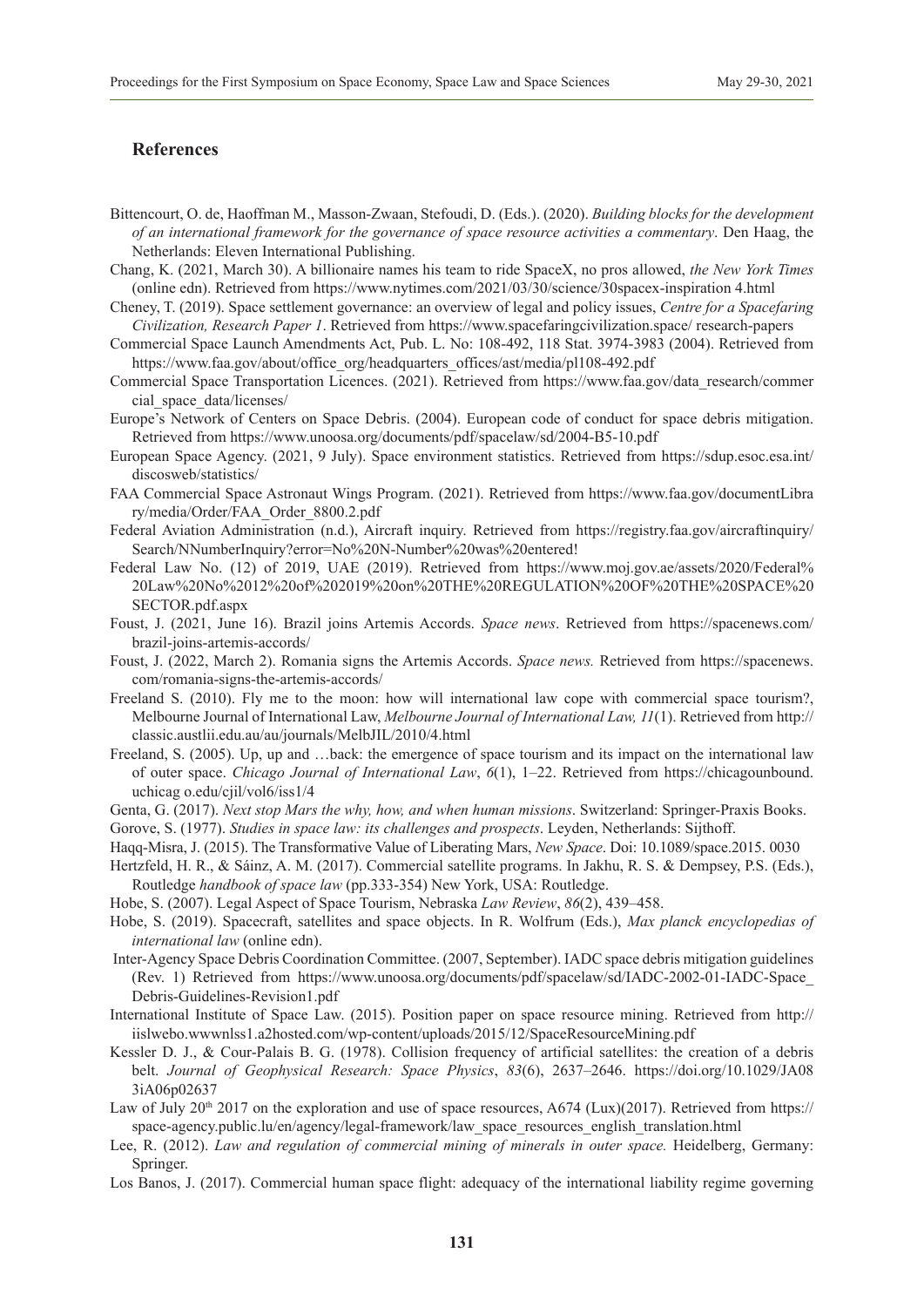suborbital space tourists. In Venkata Rao, R. & Gopalkrishnan V. & Abhijeet K. (Eds.) *Recent developments in space law opportunities & challenges* (pp. 75 - 89). Singapore: Springer.

- Senjuti Rajagopalan. M. & Rajeswari P. (2019). If Space is 'the province of mankind', who owns its resources?, *Observer Research Foundation Occasional Papers,* Iss. 182. Retrieved from [https://www.orfonline.org/](https://www.orfonline.org/research/if-space-is-the-province-of-mankind-who-owns-its-resources-47561/) [research/if-space-is-the-province-of-mankind-who-owns-its-resources-47561/](https://www.orfonline.org/research/if-space-is-the-province-of-mankind-who-owns-its-resources-47561/)
- Morozova E., & Laurenava A. (2021). International liability for commercial space activities and related issues of debris. *Oxford research encyclopedias, planetary science*. Retrieved from [https://oxfordre.com/](https://oxfordre.com/planetaryscience/view/10.1093/acrefore/9780190647926.001.0001/acrefore-9780190647926-e-63?print=pdf) [planetaryscience/view/10.1093/acrefore/9780190647926.001.0001/acrefore-9780190647926-e-63?print=pdf](https://oxfordre.com/planetaryscience/view/10.1093/acrefore/9780190647926.001.0001/acrefore-9780190647926-e-63?print=pdf)
- Outer Space Institute. (2020, April 20). Vancouver recommendations on space mining. Retrieved from [http://www.](http://www.outerspaceinstitute.ca/docs/Vancouver_Recommendations_on_Space_Mining.pdf) [outerspaceinstitute.ca/docs/Vancouver\\_Recommendations\\_on\\_Space\\_Mining.pdf](http://www.outerspaceinstitute.ca/docs/Vancouver_Recommendations_on_Space_Mining.pdf)
- Outer Space Institute. (2020, August). International open letter on space mining. Retrieved from [http://www.](http://www.outerspaceinstitute.ca/docs/InternationalOpenLetterOnSpaceMining.pdf) [outerspaceinstitute.ca/docs/InternationalOpenLetterOnSpaceMining.pdf](http://www.outerspaceinstitute.ca/docs/InternationalOpenLetterOnSpaceMining.pdf)
- Rapp, R. (2008). *Human missions to Mars enabling Technologies for exploring the red planet* (2nd edition). Chichester, UK: Springer-Praxis Books.
- Salmeri, A. (2020, December 5). No, Mars is not a free planet, no matter what SpaceX says, *Spacenews*. Retrieved from <https://spacenews.com/op-ed-no-mars-is-not-a-free-planet-no-matter-what-spacex-says/>
- Sheetz, M. (2021, Jul 19). Blue Origin is launching Jeff Bezos to space on Tuesday. Here is what you should now. *CNBC*. Retrieved from [https://www.cnbc.com/2021/07/19/blue-origin-launching-jeff-bezos-to-space-tuesday](https://www.cnbc.com/2021/07/19/blue-origin-launching-jeff-bezos-to-space-tuesday-what-to-know.html)[what-to-know.html](https://www.cnbc.com/2021/07/19/blue-origin-launching-jeff-bezos-to-space-tuesday-what-to-know.html)
- Spry, J. (2021, February 25). Company plans to start building private voyager space station with artificial gravity in 2025. *Space.com*. Retrieved from [https://www.space.com/orbital-assembly-voyager-space-station-artificial](https://www.space.com/orbital-assembly-voyager-space-station-artificial-gravity-2025)[gravity-2025](https://www.space.com/orbital-assembly-voyager-space-station-artificial-gravity-2025)
- Street, F. (2021, July 20). First space tourist Denis Tito: 'it was the greatest moment of my life'. *CNN*. Retrieved from <https://edition.cnn.com/travel/article/space-tourism-20-year-anniversary-scn/index.html>
- Swiss Re (2011). Space debris: on collision course for insurers? The implications of debris colliding with operational satellites from a technical, legal and insurance perspective. Retrieved from [https://www.swissre.](https://www.swissre.com/dam/jcr:b359fb24-857a-412a-ae5c-72cdff0eaa94/Publ11_Space+debris.pdf) [com/dam/jcr:b359fb24-857a-412a-ae5c-72cdff0eaa94/Publ11\\_Space+debris.pdf](https://www.swissre.com/dam/jcr:b359fb24-857a-412a-ae5c-72cdff0eaa94/Publ11_Space+debris.pdf)
- Tan, A., Zhang, T. X., & Dokhanian, M. (2013). Analysis of the iridium 33 and cosmos 2251 collision using velocity perturbations of the fragments. *Advances in Aerospace Science and Applications, 3*(1), 13–25.
- The Artemis accords principles for cooperation in the civil exploration and use of the Moon, Mars, comets and asteroids for peaceful purposes (2020). Retrieved from [https://www.nasa.gov/specials/artemis-accords/img/](https://www.nasa.gov/specials/artemis-accords/img/Artemis-Accords-signed-13Oct2020.pdf) [Artemis-Accords-signed-13Oct2020.pdf](https://www.nasa.gov/specials/artemis-accords/img/Artemis-Accords-signed-13Oct2020.pdf)
- The Moon Village Association. (2020). Moon village principles, Iss.2, Draft 1. Retrieved from [https://](https://moonvillageassociation.org/moon-village-principles-mvp-issue-2-draft-public-consultation-opens/) [moonvillageassociation.org/moon-village-principles-mvp-issue-2-draft-public-consultation-opens/](https://moonvillageassociation.org/moon-village-principles-mvp-issue-2-draft-public-consultation-opens/)
- Title 14 CFR Chapter III Commercial space transportation, federal aviation administration, department of transportation. Retrieved from [https://www.ecfr.gov/cgi-bin/text-idx?gp=&SID=4d11517ce7480b7c6856](https://www.ecfr.gov/cgi-bin/text-idx?gp=&SID=4d11517ce7480b7c6856 2eb385ff6597&mc=true&tpl=/ecfrbrowse/Title14/14chapterIII.tpl) [2eb385ff6597&mc=true&tpl=/ecfrbrowse/Title14/14chapterIII.tpl](https://www.ecfr.gov/cgi-bin/text-idx?gp=&SID=4d11517ce7480b7c6856 2eb385ff6597&mc=true&tpl=/ecfrbrowse/Title14/14chapterIII.tpl)
- Tronchetti, F. (2009). *The exploitation of natural resources of the moon and other celestial bodies, a proposal for a legal regime*. the Netherlands: Martinus Nijhoff Publishers.
- United Nations Office for Outer space Affairs (2010). Space Debris Mitigation Guidelines of the Committee on the Peaceful Uses of Outer Space. Retrieved from [https://www.unoosa.org/pdf/ publications/st\\_space\\_49E.pdf](https://www.unoosa.org/pdf/ publications/st_space_49E.pdf)
- United Nations Office for Outer space Affairs (2021). Compendium: space debris mitigation standards adopted by states and international organizations. Retrieved from [https://www.unoosa.org/documents/pdf/ spacelaw/sd/](https://www.unoosa.org/documents/pdf/ spacelaw/sd/Space_Debris_Compendium_COPUOS_17_june_2021.pdf) Space Debris Compendium COPUOS 17 june 2021.pdf
- US Commercial Space Launch Competitiveness Act, Pub.L.No. 114-90 § 402, 129 Stat. 704 722 (2015). Retrieved from <https://www.congress.gov/114/plaws/publ90/PLAW-114publ90.pdf>
- Van Eijk, C. (2020, November 5). Sorry, Elon: Mars is not a legal vacuum- and it's not yours, either, *Völkerrechtsblog.* doi: [10.17176/20210107-183703-0](https://doi.org/10.17176/20210107-183703-0).
- Virgin Galactic. (2021). Virgin Galactic announces first fully crewed spaceflight. Retrieved from [https://www.](https://www.virgingalactic.com/articles/virgin-galactic-announces-first-fully-crewed-spaceflight/) [virgingalactic.com/articles/virgin-galactic-announces-first-fully-crewed-spaceflight/](https://www.virgingalactic.com/articles/virgin-galactic-announces-first-fully-crewed-spaceflight/)
- Von der Dunk, F. (2015). Legal aspects of private manned spaceflight. In Von der Dunk, F. & Tronchetti F. (Eds.) *Handbook of Space Law* (pp. 662–716). Cheltenham, UK: Edward Elgar Publishing.
- Williams, M. (2020, November 9). One of the terms of service for starlink is that you recognize mars as a free planet. *Universe Today*. Retrieved from [https://www.universetoday.com/148733/one-of-the-terms-of-service](https://www.universetoday.com/148733/one-of-the-terms-of-service-for-starlink-is-that-you-recognize-mars-as-a-free-planet/)[for-starlink-is-that-you-recognize-mars-as-a-free-planet/](https://www.universetoday.com/148733/one-of-the-terms-of-service-for-starlink-is-that-you-recognize-mars-as-a-free-planet/)
- Wollersheim, M. (1999, April 21-23). Considerations towards the legal framework of space tourism. In the 2nd